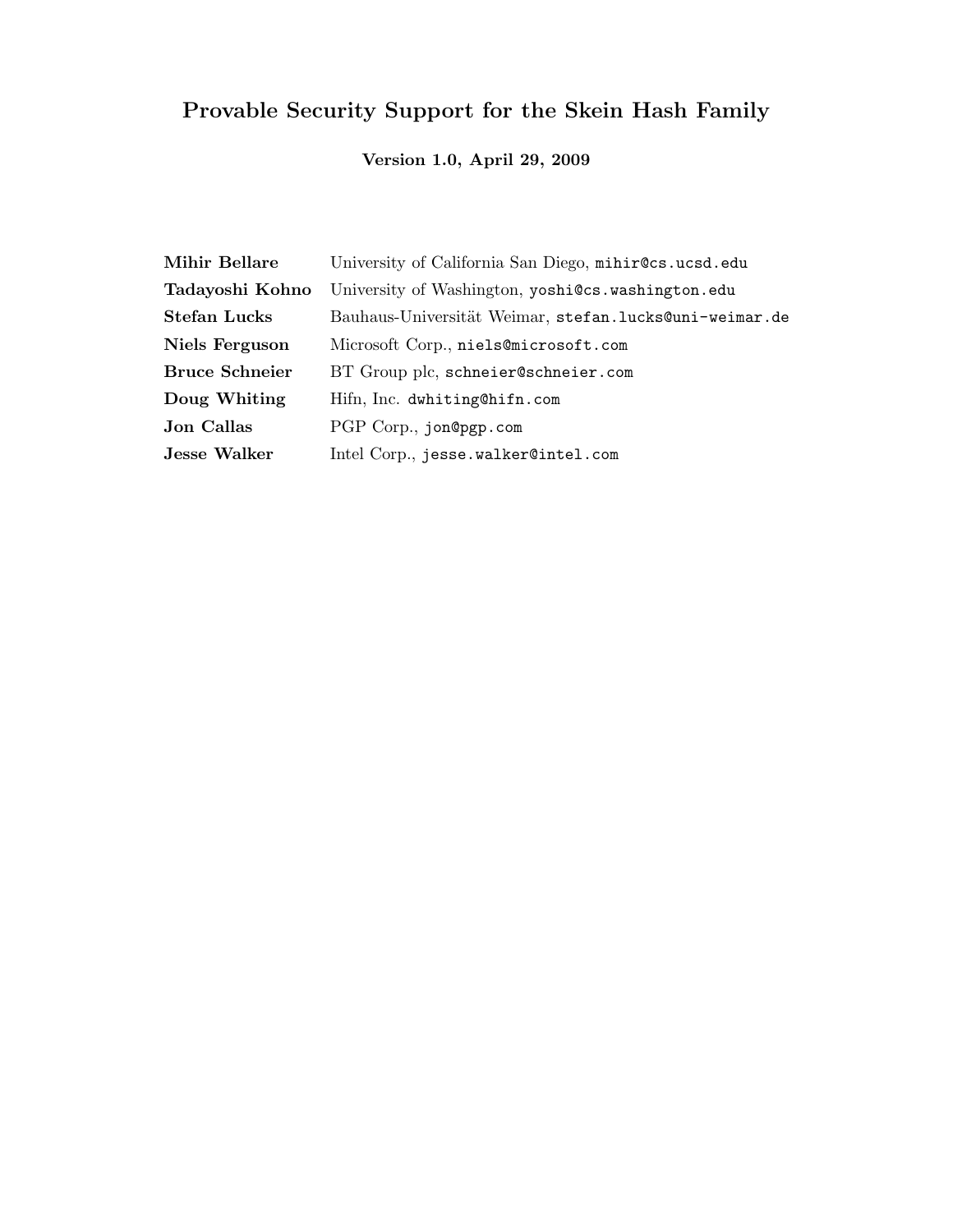## 1 Introduction

Skein [13] is a fast, versatile, and secure hash function that has been submitted as an AHS candidate. One of Skein's features is that it is backed by security proofs. This paper presents, explains, and justifies the various provable security claims underlying Skein.

## 1.1 Background and Summary

The base (also called atomic) primitives underlying Skein are the tweakable block cipher Threefish and derived compression function. Skein is built on top of these in some mode of operation. A proof that Skein possesses some security property S is a proof of a statement of the form: "If the atomic primitive has security property A then Skein is guaranteed to have security property S." The proof takes the form of a reduction which, given an attacker violating property S of Skein, constructs an attacker violating property A of the atomic primitive. We will be providing such proofs for various different choices of S.

It should be understood that a proof of security does not say that it would be impossible to find attacks violating security property S for Skein. What it says is that it would be impossible to find such attacks without uncovering attacks violating security property A of the atomic primitive. The proof transfers confidence from the atomic primitive to Skein. It validates the mode of operation, meaning, the higher-level design. It says that there are no flaws in this design. The practical consequence is that cryptanalysis can be confined to the atomic primitives. There is no need to attempt to attack Skein itself. You may as well invest your effort in attacking Threefish and the compression function.

The first and most basic property about which we have proofs is collision resistance. However, this isn't the only security property we support via proofs. A look at the contemporary usage of hash functions makes it clear that they are used in ways that call for security properties well beyond, and different from, collision resistance. In particular, hash functions are used for message authentication and as pseudorandom functions (PRFs) in key derivation. (These usages refer to keyed versions of the hash function, e.g.,  $HMAC [2, 1]$ .) They are also used to instantiate random oracles in public key cryptography schemes. We believe that this type of usage will continue, and modern hash functions should support it. This is the design philosophy that has underlain Skein.

We approach providing provable support for these additional properties by showing that the mode of operation underlying Skein is MPP (Multi-Property Preserving) [5]. This means that a number of different security attributes, if possessed by the atomic primitive, are guaranteed to be possessed by Skein. The first such property is collision resistance. The second is the PRF property, as a consequence of which we obtain provable support for the use of keyed Skein as a KDF and MAC. The third is being a pseudorandom oracle (PRO), meaning indifferentiability from a random oracle.

One of the most widespread current usages of hash functions is for HMAC [2, 16]. This use is supported by proofs of security for the current generation of hash functions that use Merkle-Damgård mode  $[2, 1]$ . We expect that any future hash function will continue to be utilized in HMAC mode and that such use should continue to be supported by proofs of security. We supply these proofs.

We also provide provable support the use of Skein as a PRNG and as a stream cipher.

Figure 1 summarizes the provable security results about Skein. We now discuss these items in more detail.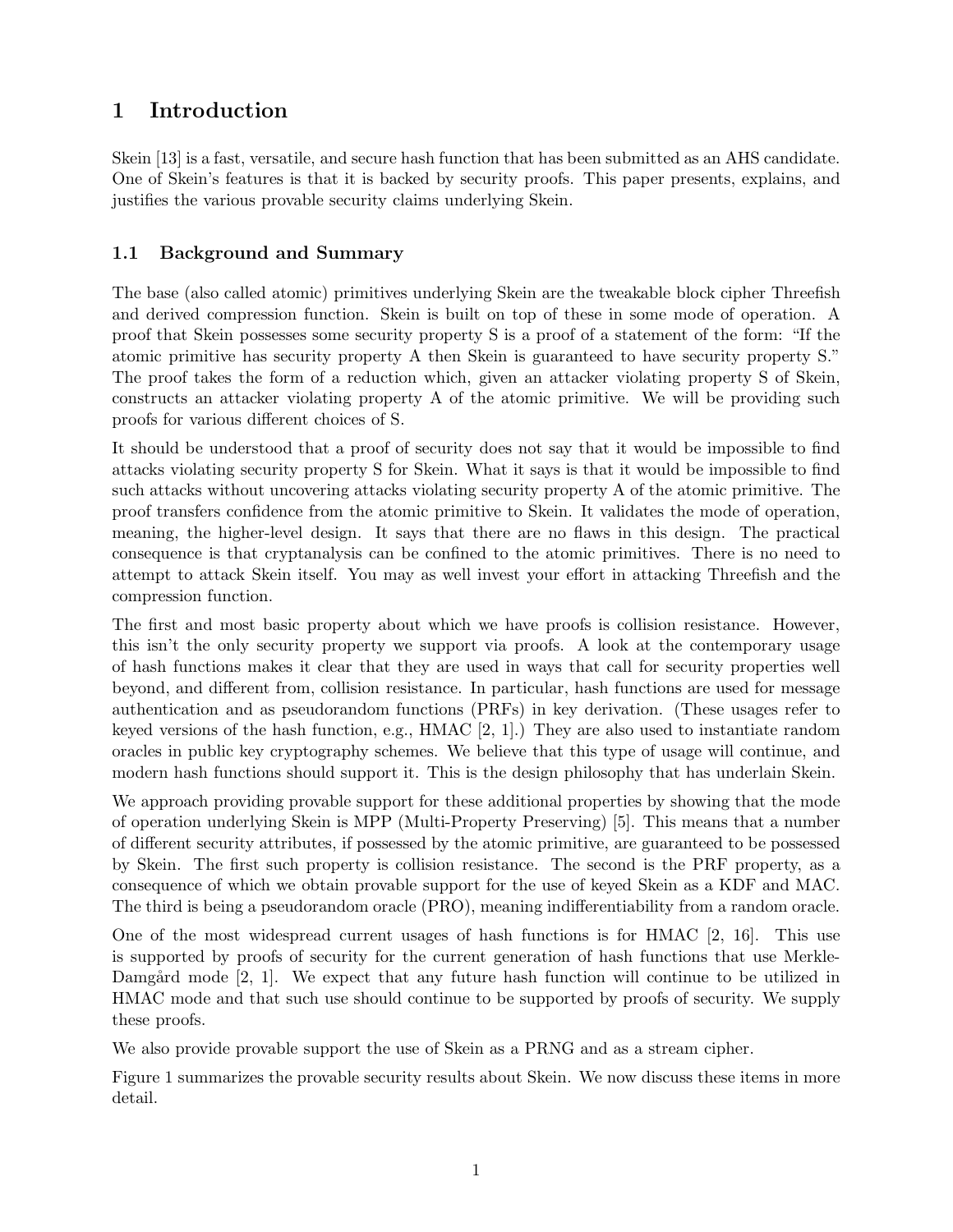| Skein property / mode                                                     | Assumption on atomic primitive           |
|---------------------------------------------------------------------------|------------------------------------------|
| Hash (collision-resistance)                                               | $C$ is collision resistant               |
| PRF, KDF, MAC, HMAC, PRNG, stream cipher   Threefish is a (tweakable) PRP |                                          |
| Indifferentiability from RO                                               | Threefish is an ideal (tweakable) cipher |

Figure 1: Summary of provable security attributes of Skein. For each property we indicate the assumption on the atomic primitive under which it is established. Here  $C$  is the compression function.

## 1.2 Provable Properties of Skein

Collision Resistance. We prove that if the compression function is collision resistant then so is Skein. (Referring to the above discussion, here S is the collision resistance of Skein and A is the collision resistance of the compression function.) The implication is that it is no easier to find collisions for Skein than for its compression function. Given that (strengthened) Merkle-Damgård [11, 21], used in the SHA family, is backed by a similar security guarantee, such a guarantee would seem to be a necessary requirement for a new hash function. We are asserting that we can provide this.

PRF, MAC, AND KDF. We prove that if Threefish is a tweakable PRP (pseudorandom permutation) then Skein is a PRF. It is important to understand that we are referring, in this context, to the keyed version of Skein. The PRF property is that the input-output behavior of keyed Skein should look like that of a random function to an attacker who is not given the key. This proof supports the usage of keyed Skein for key derivation (KDF). It also supports the use of keyed Skein as a MAC. This is true because any PRF is a secure MAC [4].

The PRF property reflects the increased versatility of Skein compared to the SHA family. The functions in the latter family are not PRFs. (When keyed in the natural way, namely, via the initial vector.) This is because of the extension attack.

We highlight an attractive feature of the proof of PRF security. Namely, the assumption made pertains to the (tweakable) block cipher rather than to the compression function, and, moreover, is in fact the standard assumption on this object, namely, that it is a PRP. Indeed, in the case of other modes such as EMD [5] which are PRF preserving, the assumption is that the compression function is a PRF, which relies on the underlying block cipher being a PRF when keyed through the message rather than the key port. The difference in the case of Skein arises because the compression function runs the block cipher in Matyas-Meyer-Oseas mode [19].

We emphasize that we provide provable support for the use of keyed Skein as a MAC. This is by dint of the fact that we show that keyed Skein is a secure MAC under the assumption that Threefish is a PRP. (This in turn is because, as indicated above, under this assumption, keyed Skein is a PRF, and any PRF is a secure MAC.)

A novel feature of Skein in these modes is the variable output length. The desired output length is one of the inputs to the hash function. Skein has been designed so that its output values are independent for different values of this output length parameter, even if other inputs (such as the message) are the same. This attribute of Skein is also supported by the security proofs. We define the (new) concept of a VOL (Variable Output Length) PRF. This is what the proofs show Skein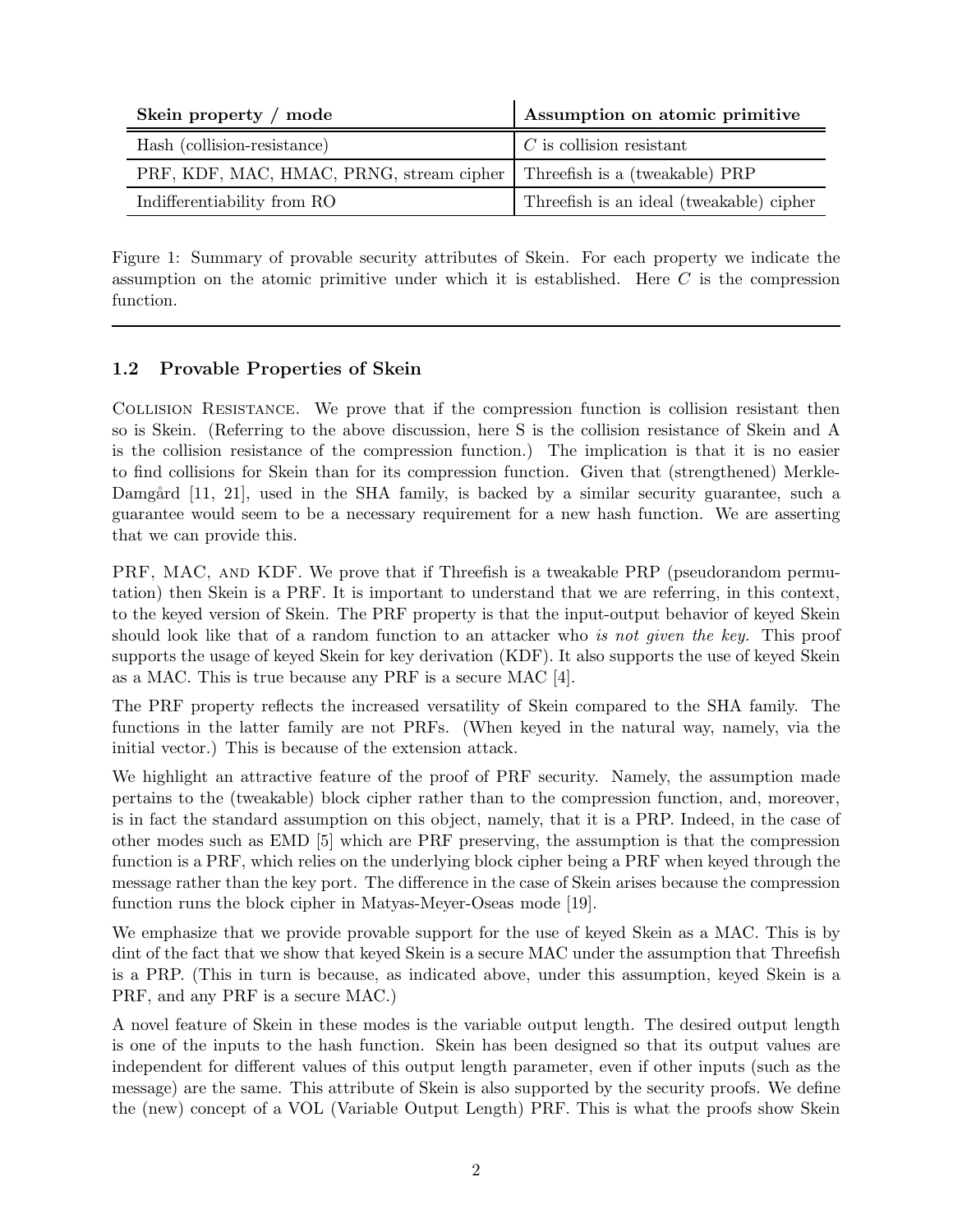to achieve under the assumption that Threefish is a PRP.

Keyed Skein is a fast alternative to HMAC-Skein with regard to providing a PRF and secure MAC. To support legacy applications, however, we will also support HMAC-Skein via proofs.

INDIFFERENTIABILITY FROM A RANDOM ORACLE. We prove that the Skein mode of operation preserves indifferentiability from a random oracle. This has, since [10, 5], become an important requirement for hash functions due to their use for instantiating random oracles.

What the results says is that if we replace Threefish with an ideal block cipher, then the resulting hash function produced by the Skein mode of operation is what is called a pseudorandom oracle (PRO). This means it is indifferentiable from a random oracle. Indifferentiability [20, 10] is a technical term underlain by a formal definition. If a function is indifferentiable from a random oracle, it means that we can securely replace a random oracle with this function in most (not all) usages of the random oracle.

This can be viewed as saying that the Skein mode of operation has no structural weaknesses. It is evidence that attacks that differentiate it from a random oracle, such as the extension attack, are absent.

We should, however, add a word of warning and explanation. The result pertains to the mode of operation and not to the block cipher. The latter has been replaced by an ideal block cipher. The subtle point here is that there is no formal notion or assumption that we can state to capture "Threefish is, or approximates, an ideal block cipher". This is different from the other results discussed above. It is for example perfectly meaningful to say that Threefish is a PRP. We emphasize that the subtleties associated to indifferentiability are not peculiar to our results but rather endemic to the notion as a whole. They are, and will be, present for any hash function for which a proof of indifferentiability from a random oracle is supplied.

All this withstanding, the general consensus in the community is that indifferentiability buys you something. It is just difficult to *formally* say exactly what.

Support for HMAC Mode. Current hash functions are used in HMAC mode to obtain a MAC or a PRF. The widespread standardization and use of HMAC means that this represents a large and important domain of hash function usage. (HMAC is standardized via an IETF RFC [17], a NIST FIPS [16] and ANSI X9.71 [15]. It is in IEEE 802.11. It is implemented in SSL, SSH, IPsec and TLS amongst other places.) It is thus important that any new hash function continue to support usage in HMAC mode.

The issue this raises with regard to proofs is as follows. For hash functions that use Merkle-Damgård [11, 21] mode (in particular the MD and SHA families), HMAC mode is supported by proofs [2, 1] which arguably played an important role in the widespread and continuing adoption of HMAC. Current support for HMAC in this domain is represented by [1] who showed that HMAC with a Merkle-Damgård hash function is a secure PRF (and hence MAC) assuming that the compression function is itself a secure PRF. If Skein is to become a replacement for current hash functions, it is important that we provide a similar provable guarantee for its usage in HMAC mode. But since our underlying iteration method is not Merkle-Damgård, the previous proofs do not apply.

Our contribution in this regard is to supply new proofs. These show the analog of the abovementioned result. Namely, if the compression function is a PRF then so is HMAC-Skein. This means that Skein has the same provable guarantees in HMAC mode as existing hash functions.

As a result, there are two different modes of operation in which Skein can provide a PRF or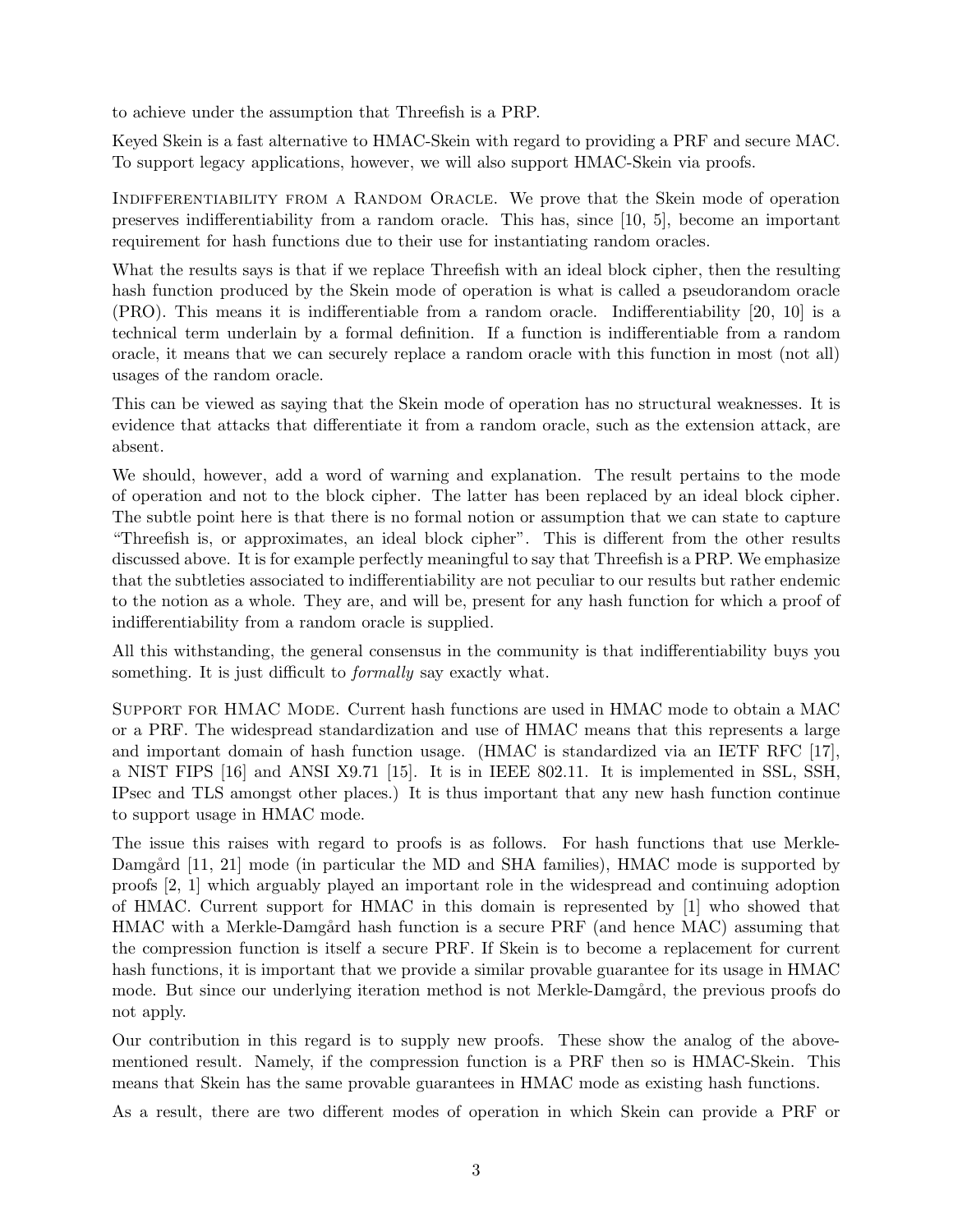MAC: HMAC mode and Skein's native keyed mode as discussed above. The latter is faster. However, the former needs to be supported for legacy reasons.

PRNG AND STREAM CIPHER. The target security property for a stream cipher is that of [9, 24]. (The output on input a random seed should be computationally indistinguishable from random.) The target for the PRNG is that it should be forward-secure as defined by [7]. We prove both these properties under the assumption that Threefish is a PRP.

### 1.3 Plan

The design of Skein is modular. The base primitive is a tweakable block cipher. From this is built a tweakable compression function. The latter is iterated in a mode called UBI. Skein itself is built through invocations of UBI. We approach the proofs in a way that is similarly modular. Rather than proving properties of Skein directly (which would result in complex proofs), we establish properties of the lower-level primitives and propagate them upwards. Thus we will begin with the tweakable compression function then move to UBI and finally Skein.

## 2 Definitions

If M is a string then |M| denotes its length. If  $a_1, \ldots, a_n$  are strings then  $a_1 \|\cdots \| a_n$  denotes their concatenation. If M is a string with length a positive multiple of l, then we let  $|M|_l = |M|/l$  and let  $M[i, l]$  denote the *i*-th *l*-bit block of M, meaning  $M = M[1, l]$   $\cdots$   $\|M[m, l]$  where  $m = |M|_l$ . We fix throughout an integer b referred to as the block length and abbreviate  $M[i, b]$  by  $M[i]$ . We use  $IntToStr<sub>l</sub>(N), N$  is an integer, to denote the encoding of N mod  $2<sup>l</sup>$  as an l-bit string. If i, j are positive integers and Y is a string, where  $i \leq j \leq |Y|$ , then  $Y[i \dots j]$  denotes the substring of Y beginning at bit position  $i$  and ending at bit position  $j$ .

If X is a set, then  $\mathcal{X}^+$  denotes the set of all sequences (tuples) over X. The length of a sequence is defined as the sum of the lengths of its components.

If  $f: D_1 \times \cdots \times D_n \to D$  is a function then  $f_K: D_2 \times \cdots \times D_n \to D$  is the function defined by  $f_K(x_2,...,x_n) = f(K, x_2,...,x_n)$  for all  $K \in D_1$  and  $(x_2,...,x_n) \in D_2 \times \cdots \times D_n$ .

We say that  $f: D_0 \times \cdots \times D_n \to \{0,1\}^*$  is a variable output length (VOL) function if  $D_0 \subseteq \mathbb{N}$ and  $|f(N, x_1, \ldots, x_n)| = N$  for all  $N \in D_0$  and all  $(x_1, \ldots, x_n) \in D_1 \times \cdots \times D_n$ .

Let  $\mathsf{E}: \{0,1\}^b \times \{0,1\}^t \times \{0,1\}^b \to \{0,1\}^b$  be a map that takes a b-bit key K, a t-bit tweak T, and a b-bit input X to return a b-bit output  $E(K, T, X)$ . We say that E is a tweakable block cipher [18] if the map  $E(K, T, \cdot)$  is a permutation on  $\{0, 1\}^b$  for all K, T.

A tweakable compression function is simply a map  $\mathsf{TComp} \colon \{0,1\}^b \times \{0,1\}^t \times \{0,1\}^b \to \{0,1\}^b$ . The first input is a key or the chaining variable, depending on usage. The second input is the tweak.

Throughout this paper we assume for simplicity that b and t are both multiples of 8, that  $b > 256$ , and that  $t \geq 128$ ; the results herein are, however, generalizable beyond these restrictions.

Games. Our security definitions and proofs use code-based games [6], and so we recall some background from [6]. A game has an Initialize procedure, procedures to respond to adversary oracle queries, and (sometimes) a **Finalize** procedure. A game  $G$  is executed with an adversary  $A$ as follows. First, Initialize executes, and its outputs are the inputs to  $A$ . Then  $A$  executes,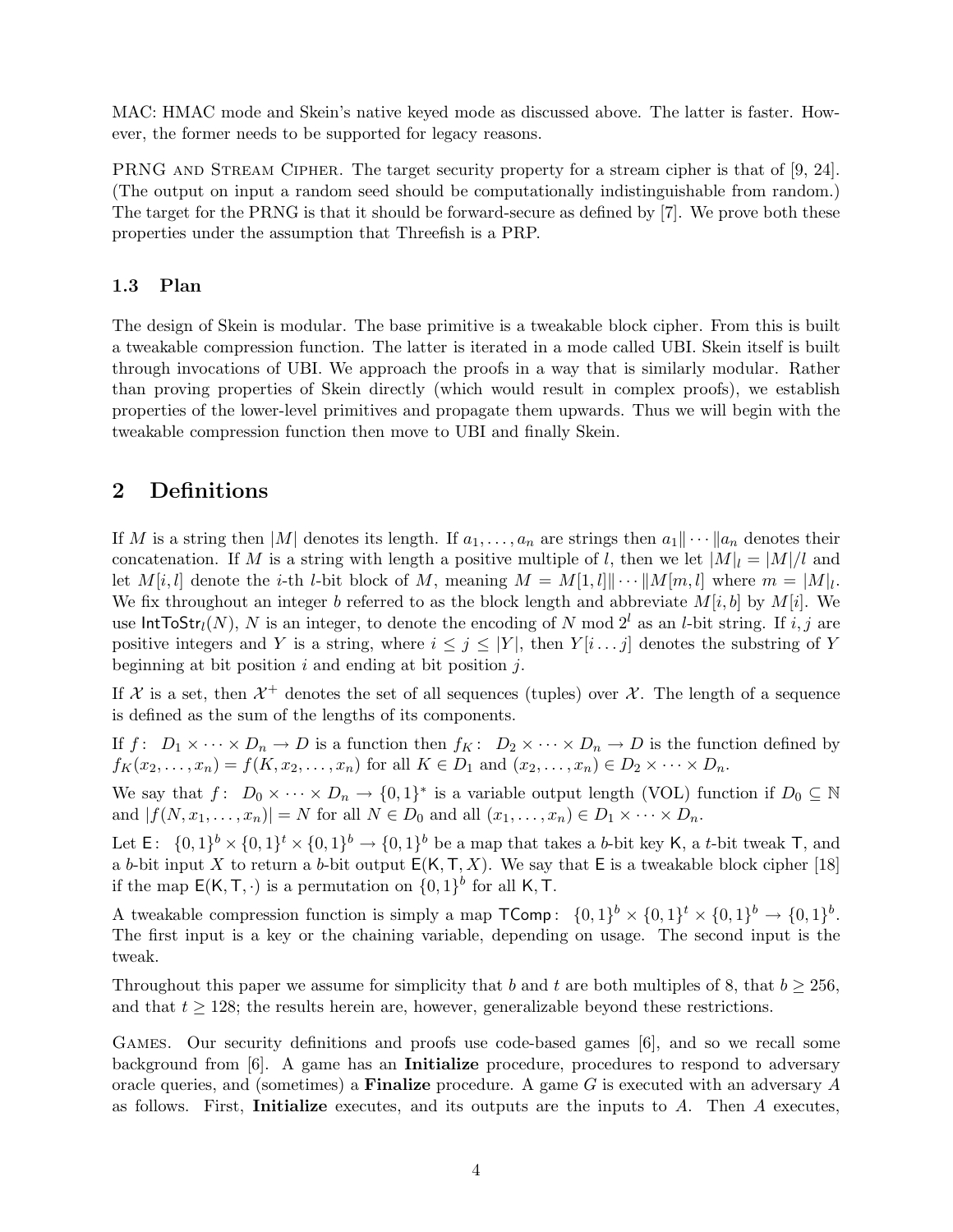its oracle queries being answered by the corresponding procedures of G. If there is no Finalize procedure, then when A terminates, its output is also called the output of the game. If there is a Finalize procedure, then when  $A$  terminates, its output becomes the input to the Finalize procedure. In this case the output of Finalize is called the output of the game. In either case, we let  $G^A \Rightarrow y$  denote the event that this game output takes value y. The boolean flag bad is assumed initialized to false. Games  $G, H$  are identical-until-bad if their code differs only in statements that follow the setting of bad to true. We say that " $G<sup>A</sup>$  sets bad" to denote the event that game G, when executed with adversary  $A$ , sets bad to true. It is shown in [6] that if  $G, H$  are identical-until-bad and A is an adversary, then

$$
\Pr\left[G^A \text{ sets bad}\right] = \Pr\left[H^A \text{ sets bad}\right].\tag{1}
$$

The fundamental lemma of game-playing  $[6]$  says that if  $G, H$  are identical-until-bad then

$$
\Pr\left[\,G^A \Rightarrow y\,\right] - \Pr\left[\,H^A \Rightarrow y\,\right] \leq \Pr\left[\,G^A \text{ sets bad}\,\right] \;.
$$

Stateful Algorithms. We say that an algorithm is stateful if it maintains state across invocations. When run on some input the algorithm computes a response as a function of the input and its current state and also updates its state. We model "ideal" primitives via stateful algorithms. For example, an ideal tweakable block cipher with key and block length  $b$  and tweak length  $t$  is the stateful algorithm P that maintains state consisting of a pair  $E, E^{-1}$  of tables initially undefined everywhere. On input  $c, (K, T, Z)$ , where  $c \in \{+1, -1\}$ ,  $K, Z \in \{0, 1\}^b$ , and  $T \in \{0, 1\}^t$ , P does the following:

If 
$$
c = +1
$$
 then  
\n $x \leftarrow Z$   
\nIf not  $E(K, T, x)$  then  
\n $y \stackrel{s}{\leftarrow} \{0, 1\}^b \setminus \{E(K, T, x') : x' \in \{0, 1\}^b\}; E(K, T, x) \leftarrow y; E^{-1}(K, T, y) \leftarrow x$   
\nReturn  $E(K, T, x)$   
\nIf  $c = -1$  then  
\n $y \leftarrow Z$   
\nIf not  $E^{-1}(K, T, y)$  then  
\n $x \stackrel{s}{\leftarrow} \{0, 1\}^b \setminus \{E^{-1}(K, T, y') : y' \in \{0, 1\}^b\}; E^{-1}(K, T, y) \leftarrow x; E(K, T, x) \leftarrow y$   
\nReturn  $E^{-1}(K, T, y)$ 

Similarly a RO with range D is the stateful algorithm R that maintains a table T, initially undefined everywhere, and responds to query  $x$  via

If not  $T[x]$  then  $T[x] \stackrel{\$}{\leftarrow} D$ Return  $T[x]$ 

THE CASCADE CONSTRUCTION. The Cascade (or un-strengthened MD [11, 21]) transform takes a compression function Comp:  $\{0,1\}^b \times \mathcal{X} \to \{0,1\}^b$  and returns the function Comp<sup>\*</sup>:  $\{0,1\}^b$  $\times \mathcal{X}^+ \rightarrow \{0,1\}^b$  defined in Figure 2.

## 3 Constructions

THREEFISH. Threefish [14] is a tweakable block cipher  $\mathsf{E}: \ \{0,1\}^b \times \{0,1\}^t \times \{0,1\}^b \to \{0,1\}^b$  with  $t = 128$  and  $b \in \{256, 512, 1024\}.$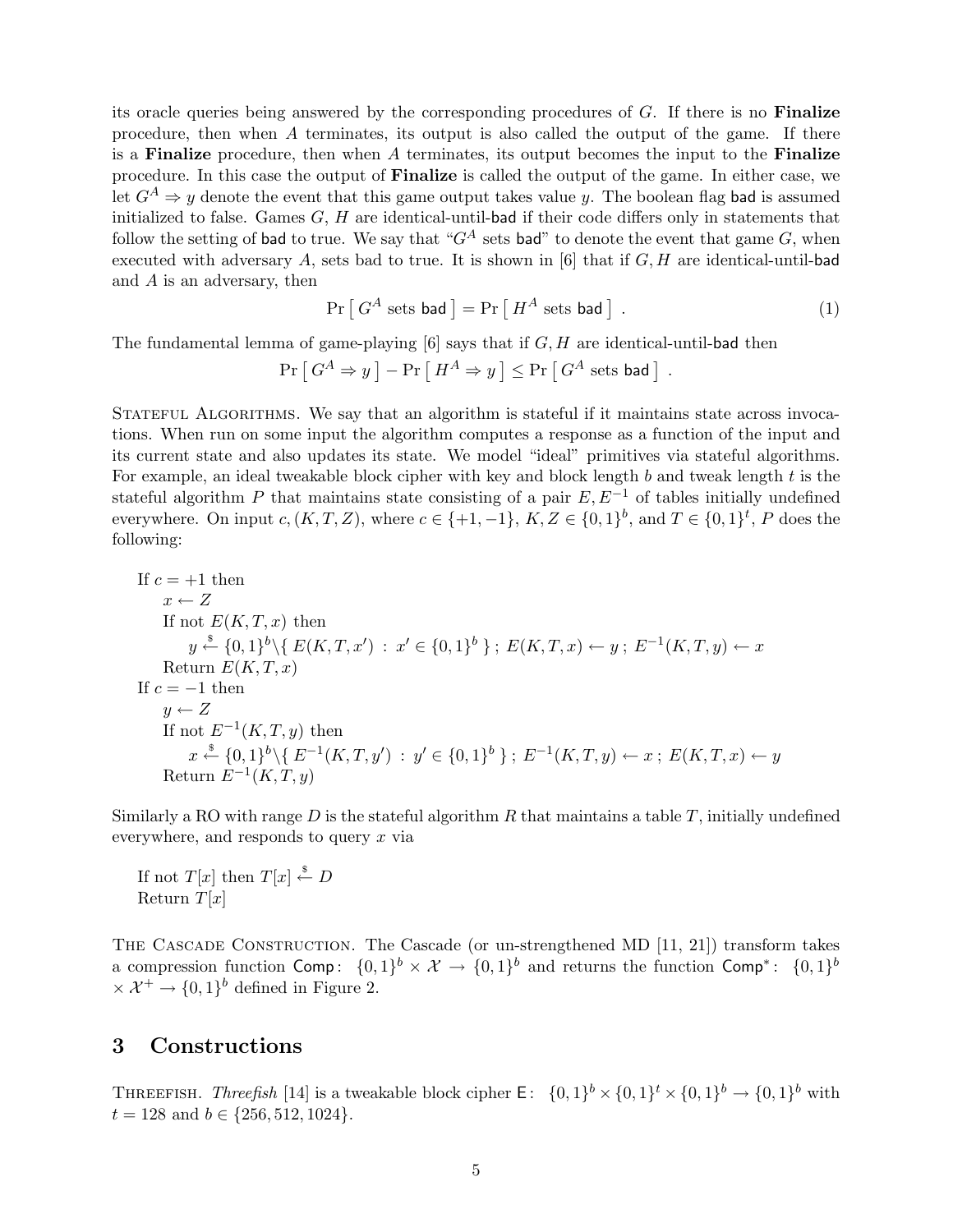Function  $\mathsf{Comp}^*(K,(X_1,\ldots,X_m))$  $h_0 \leftarrow K$ For  $i = 1, \ldots, m$  do  $h_i \leftarrow \textsf{Comp}(h_{i-1}, X_i)$ Return  $h_m$ 

Figure 2: The Cascade transform associates to compression function  $\textsf{Comp}: \{0,1\}^b \times \mathcal{X} \to \{0,1\}^b$ the function  $\textsf{Comp}^*$ :  $\{0,1\}^b \times \mathcal{X}^+ \to \{0,1\}^b$  defined above.

TComp. Our tweakable compression function TComp is obtained by running the tweakable block cipher E in Matyas-Meyer-Oseas [19] mode. Specifically, the associated tweakable compression function  $\mathsf{TComp} \colon \{0,1\}^b \times \{0,1\}^t \times \{0,1\}^b \to \{0,1\}^b$  is defined by

$$
\mathsf{TComp}(\mathsf{K}, \mathsf{T}, X) = \mathsf{E}(\mathsf{K}, \mathsf{T}, X) \oplus X \,. \tag{2}
$$

This is an important feature that allows us to eventually prove that Skein as a PRF based on an assumption (and moreover, the standard one) about the underlying block cipher rather than on an assumption on the compression function, the latter being the case for the bulk of hash functions.

UNIQUE BLOCK ITERATION (UBI). Unique Block Iteration (UBI) is a transform that takes a tweakable compression function  $\mathsf{TComp} : \{0,1\}^b \times \{0,1\}^t \times \{0,1\}^b \to \{0,1\}^b$  and returns a function f:  $\{0,1\}^b$  × MsgSp × TypeSp ×  $\{0,1\}^7$  ×  $[0,2^{t-32}-1]$   $\rightarrow$   $\{0,1\}^b$ . The message space MsgSp is the set of all strings of length at most  $(2^{t-32}-1)2^3$  bits. The type space TypeSp is the set of all 6-bit strings. The fourth parameter will later be used to encode the level in a hash tree, and the fifth parameter will be used to encode the starting offset of a hash computation. The function f is defined in Figure 3 along with the subroutine Encode that it invokes. The Encode function also invokes a subroutine MkTw (make-tweak). This is a map MkTw:  $\{0,1\}\times\{0,1\}\times\{0,1\}^6\times\{0,1\}\times\{0,1\}^7\times[0,2^{t-32}-1] \to$  $\{0,1\}^t$ . Our only assumption on this map is that it is injective. An example instantiation achieving this is

 ${\sf MkTw}({\sf fin},{\sf fir},{\sf type},{\sf bitpad},{\sf lvl},{\sf L})={\sf fin} \| {\sf fir} \| {\sf typel} \| {\sf bitpad} \| \| {\sf vl} \| 0^{16} \| {\sf Int}{\sf To} {\sf Str}_{t-32}({\sf L})\;.$ 

SSKEIN. SSkein is a transform that takes a function  $f: \{0,1\}^b \times \mathsf{MsgSp} \times \mathsf{TypeSp} \times \{0,1\}^7 \times$  $[0, 2^{t-32}-1] \rightarrow \{0, 1\}^b$  and returns a function SSkein: OutLens× $\{0, 1\}^b \times (\mathsf{TypeSp} - \{\mathsf{TyCfg}, \mathsf{TyOut}\})$  $\times$  MsgSp)<sup>\*</sup>  $\rightarrow$  {0,1}<sup>\*</sup>. The message space MsgSp is the set of all strings of length at most  $(2<sup>t-32</sup> - 1)2<sup>3</sup>$  bits. The type space TypeSp is the set of all 6-bit strings, and TyCfg, TyOut are two distinct, fixed 6-bit strings. The first parameter to SSkein is the output length in bits, namely,  $|{\sf SSkein}(N, \cdot, \cdot)| = N$ . Here OutLens is defined as the set  $\{8i : i \in [0, 2^{64} - 1]\}$ , though in [14] it is defined as  $\{i : i \in [0, 2^{64}] \}$ . The function SSkein is defined in Figure 4 along with the subroutine Output that it invokes. The function SSkein also invokes a subroutine SMkConfig (make-config). This is a map SMkConfig: OutLens  $\rightarrow$  {TyCfg}  $\times$  {0, 1}<sup>256</sup>. Our only assumption is that this map is injective. An example instantiating this is

$$
\mathsf{SMkConfig(N)} = (\mathsf{TyCfg}, 0^{64}\|\mathsf{IntToStr}_{64}(\mathsf{N}/8)\|0^8\|0^8\|0^8\|0^{104})\;.
$$

## 4 Encoding Lemmas

DEFINITIONS. Let  $M^1=(M_1^1,\ldots,M_{m^1}^1), M^2=(M_1^2,\ldots,M_{m^2}^2)\in \mathcal{X}^+$  for some set  $\mathcal{X}$ . We say that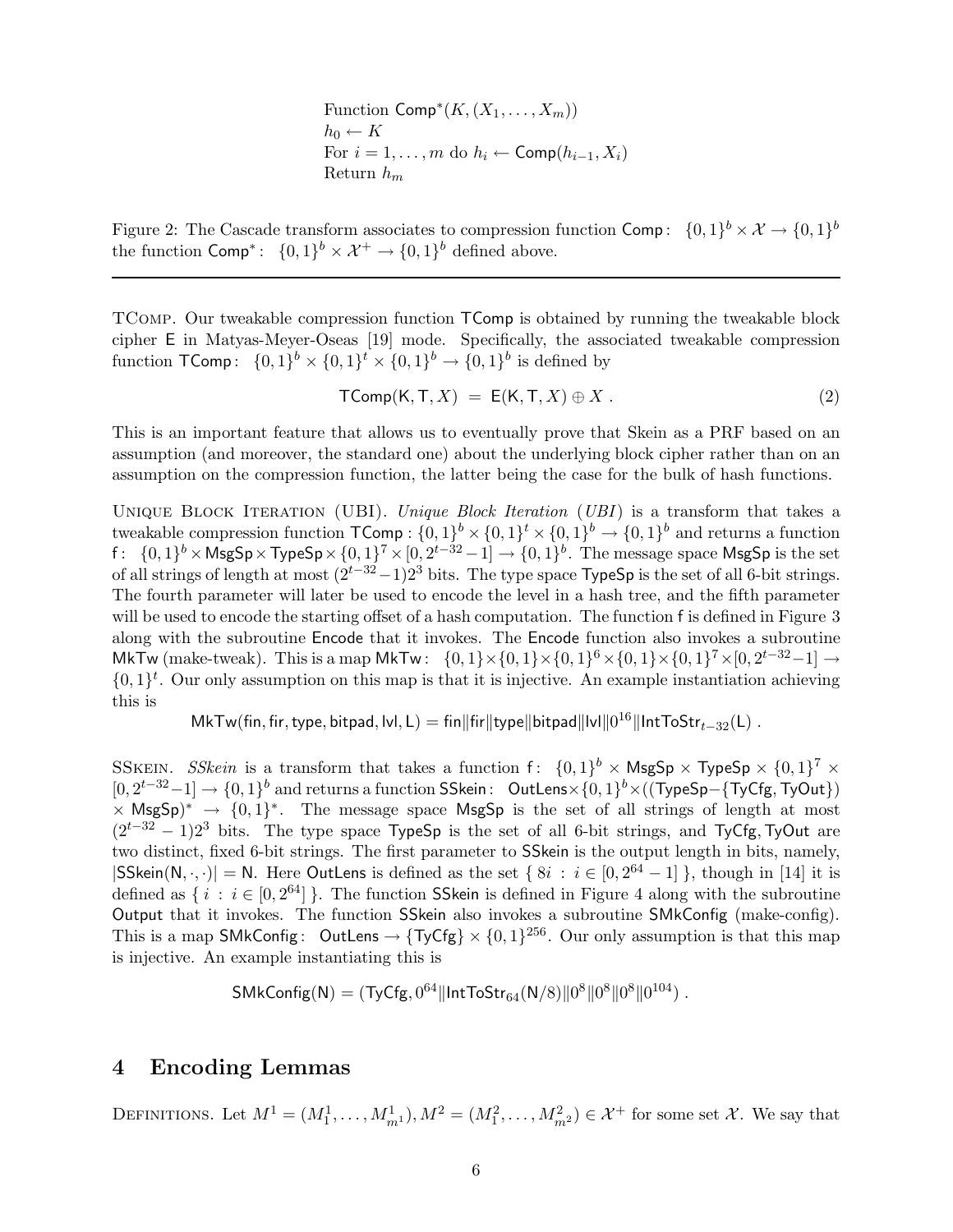Function  $f(K, M, type, Ivl, startl)$  $(M, T_1, \ldots, T_m) \leftarrow$ Encode(M, type, lvl, startl)  $h_0 \leftarrow K$ For  $i = 1, \ldots, m$  do  $\mathsf{h}_i \leftarrow \mathsf{TComp}(\mathsf{h}_{i-1}, \mathsf{T}_i, \mathsf{M}[i])$ Return  $h_m$ Function Encode(M, type, lvl, startl) bitpad  $\leftarrow 0$ If  $|M| \mod 8 \neq 0$  then bitpad  $\leftarrow 1$ ;  $s \leftarrow 7 - (|\mathsf{M}| \bmod 8)$ ;  $\mathsf{M} \leftarrow \mathsf{M} ||1|| 0^s$  $L \leftarrow |M|/8$ If  $|M| = 0$  then  $M \leftarrow 0^b$ Else If  $|M|$  mod  $b = 0$  then  $s \leftarrow 0$ Else  $s \leftarrow b - (|\mathsf{M}| \bmod b)$  $M \leftarrow M||0^s$  $m \leftarrow |M|_b$ ;  $I_0 \leftarrow$  startl If  $m = 1$  then  $T_m$  ← MkTw(1, 1, type, bitpad, lvl, L + startl mod  $2^{t-32}$ ) Else  $I_1 \leftarrow I_0 + (b/8)$ ; T<sub>1</sub> ← MkTw(0, 1, type, 0, lvl, l<sub>1</sub> mod  $2^{t-32}$ ) For  $i = 2, ..., m - 1$  do  $I_i \leftarrow I_{i-1} + (b/8)$  $\mathsf{T}_i \leftarrow \mathsf{MkTw}(0,0,\mathsf{type},0,\mathsf{lvl},\mathsf{l}_i \bmod 2^{t-32})$  $\mathsf{T}_m \leftarrow \mathsf{MkTw}(1,0,\mathsf{type},\mathsf{bitpad},\mathsf{lvl},\mathsf{L}+\mathsf{startl}\bmod 2^{t-32})$ Return  $(M, T_1, \ldots, T_m)$ 

Figure 3: The UBI transform associates to tweakable compression function  $\mathsf{TComp}\colon \{0,1\}^b \times$  ${0, 1}^t \times {0, 1}^b \to {0, 1}^b$  the function  $f: {0, 1}^b \times \mathsf{MsgSp} \times \mathsf{TypeSp} \times {0, 1}^7 \times {0, 2}^{t-32} - 1] \to {0, 1}^b$ defined above.

Function SSkein(N, K, ((type<sub>1</sub>, M<sub>1</sub>),..., (type<sub>r</sub>, M<sub>r</sub>)))\n// 
$$
r \ge 0
$$
; TyCfg, TyOut  $\notin$  {type<sub>1</sub>,..., type<sub>r</sub>};  $|K| = b$ \n
$$
\begin{array}{c}\nN / |h| = b; N \in OutLens \\
N \leftarrow K \\
(type0, M0) \leftarrow SMKConfig(N) \\
For i = 0,..., r do\n hi \leftarrow f(hi-1, Mi, typei, 07, 0)\n h  $\leftarrow Output(hr, N)\n\end{array}$ \n\nLeturn h\n\n
$$
\begin{array}{c}\n\text{Function Output}(h, N) \\
\text{Function Output}(h, N) \\
\text{Function Output}(h, N)\n\end{array}
$$
\n\n
$$
\begin{array}{c}\n\text{Function Output}(h, N) \\
\text{Function Output}(h, N)\n\end{array}
$$
$$

Figure 4: The SSkein transform associates to the function  $f: \{0,1\}^b \times \mathsf{MsgSp} \times \mathsf{TypeSp} \times \{0,1\}^7 \times$  $[0, 2^{t-32} - 1] \rightarrow \{0, 1\}^b$  the function SSkein: OutLens  $\times \{0, 1\}^b \times ((TypeSp - \{TyCfg, TyOut\}) \times$  $MsgSp^* \to \{0,1\}^*$  defined above.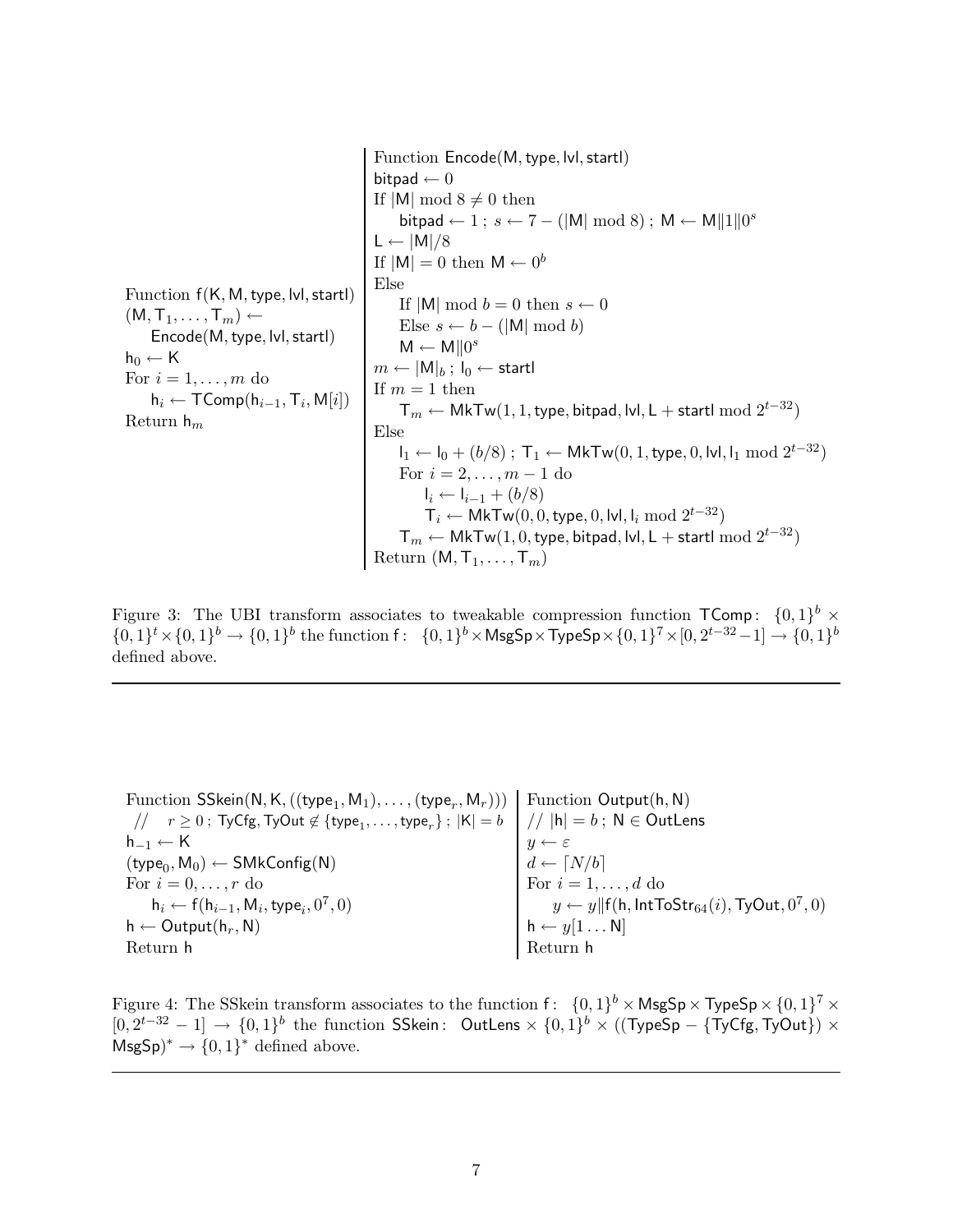$M^1$  is a prefix of  $M^2$ , written  $M^1 \leq_P M^2$ , if  $m^1 \leq m^2$  and  $M^1[i] = M^2[i]$  for all  $i \in \{1, \ldots, m^1\}$ . If  $M^1$  is not a prefix of  $M^2$ , we write  $M^1 \nleq_P M^2$ .

Let  $M^1 = (M_1^1, \ldots, M_{m_1}^1), M^2 = (M_1^2, \ldots, M_{m_2}^2) \in \mathcal{X}^+$  for some set X. We say that  $M^1$  is a suffix of  $M^2$ , written  $M^1 \leq_S M^2$ , if  $m_1 \leq m_2$  and  $M^1[i] = M^2[i+m_2-m_1]$  for all  $i \in \{1, ..., m_1\}$ . If  $M^1$  is not a suffix of  $M^2$ , we write  $M^1 \nleq_S M^2$ .

PROPERTIES OF Encode. We say that 4-tuple  $(M, type, Ivl, start)$  is start-respecting if startl is a multiple of  $b/8$ , startl = 0 whenever  $M = \varepsilon$ , and  $|M| +$  startl ·  $2^3 \leq (2^{t-32} - 1)2^3$ . Without the start-respecting restriction, it may be possible for Encode to output the same values on input two  $\rm{distinct \ tuples} \ (M^1, \rm{type}^1, \rm{Ivl}^1, \rm{startl}^1) \ and \ (M^2, \rm{type}^2, \rm{Ivl}^2, \rm{startl}^2).$ 

We now state the following lemmas:

Lemma 4.1 Let  $(M^1, \text{type}^1, \text{lvl}^1, \text{startl}^1)$  and  $(M^2, \text{type}^2, \text{lvl}^2, \text{startl}^2)$  be distinct start-respecting 4tuples and let

 $(M_1, T_1^1, \ldots, T_{m_1}^1) \leftarrow \mathsf{Encode}(\mathsf{M}^1, \mathsf{type}^1, \mathsf{lvl}^1, \mathsf{startl}^1)$  $(M_2, T_1^2, \ldots, T_{m_2}^2) \leftarrow$  Encode $(\mathsf{M}^2, \mathsf{type}^2, \mathsf{Ivl}^2, \mathsf{startl}^2)$ For  $i = 1, ..., m_1$  do  $M_i^* \leftarrow (T_i^1, M_1[i])$ For  $i = 1, ..., m_2$  do  $N_i^* \leftarrow (T_i^2, M_2[i])$  $M^* \leftarrow (M_1^*, \ldots, M_{m_1}^*)$  $N^* \leftarrow (N_1^*, \ldots, N_{m_2}^*)$ 

Then  $M^* \nleq_P N^*$ .

**Proof:** If  $m_1 < m_2$ , then  $M^* \nleq_P N^*$  because  $T_{m_1}^1$  has the final bit set but  $T_{m_1}^2$  does not. If type<sup>1</sup>  $\neq$  type<sup>2</sup> or  $|v|^1 \neq |v|^2$ , then  $M^* \nleq_P N^*$  because the tweaks encode these values.

Suppose now that  $m_1 = m_2$ , type<sup>1</sup> = type<sup>2</sup>, and  $\text{lvl}^1 = \text{lvl}^2$ . If  $\text{M}^1 \neq \text{M}^2$  and startl<sup>1</sup> = startl<sup>2</sup>, then  $M^* \nleq_P N^*$  since either the final lengths or bit-padding fields will encode a difference or  $M_1[i]\neq M_2[i]$  for some index  $i\in\{1,\ldots,m_1\}.$  If  $\mathsf{M}^1=\mathsf{M}^2$  and startl<sup>1</sup>  $\neq$  startl<sup>2</sup>, then  $M^*\not\leq_P N^*$ since the final lengths will encode a difference.

If  $\mathsf{M}^1 \neq \mathsf{M}^2$  and startl<sup>1</sup>  $\neq$  startl<sup>2</sup> we must be more careful. If  $m_1 = m_2 > 1$  then  $T_1^1 \neq T_1^2$  since the first tweak will encode a different length and hence  $M^* \nleq_P N^*$ . So suppose  $m_1 = m_2 = 1$ . If  $M^1 \neq \varepsilon$  and  $M^2 \neq \varepsilon$  then  $T_1^1 \neq T_1^2$  since the first tweak will encode a different length (under the assumption that the starting length values are all multiples of  $b/8$ ) and hence  $M^* \nleq_P N^*$ . If without loss of generality  $M^1 = \varepsilon$ , then startl<sup>1</sup> = 0 by assumption and  $T_1^1 \neq T_1^2$  since the first (and only) tweak will encode a different length and hence  $M^* \nleq_P N^*$ .

Lemma 4.2 Let  $(M^1,\text{type}^1,\text{lvl}^1,\text{startl}^1)$  and  $(M^2,\text{type}^2,\text{lvl}^2,\text{startl}^2)$  be distinct start-respecting 4tuples and let

 $(M_1,T_1^1,\ldots,T_{m_1}^1) \leftarrow \mathsf{Encode}(\mathsf{M}^1,\mathsf{type}^1,\mathsf{lvl}^1,\mathsf{startl}^1)$  $(M_2, T_1^2, \ldots, T_{m_2}^2) \leftarrow$  Encode $(\mathsf{M}^2, \mathsf{type}^2, \mathsf{Ivl}^2, \mathsf{startl}^2)$ For  $i = 1, ..., m_1$  do  $M_i^* \leftarrow (T_i^1, M_1[i])$ For  $i = 1, ..., m_2$  do  $N_i^* \leftarrow (T_i^2, M_2[i])$  $M^* \leftarrow (M^*_1, \ldots, M^*_{m_1})$  $N^* \leftarrow (N_1^*, \ldots, N_{m_2}^*)$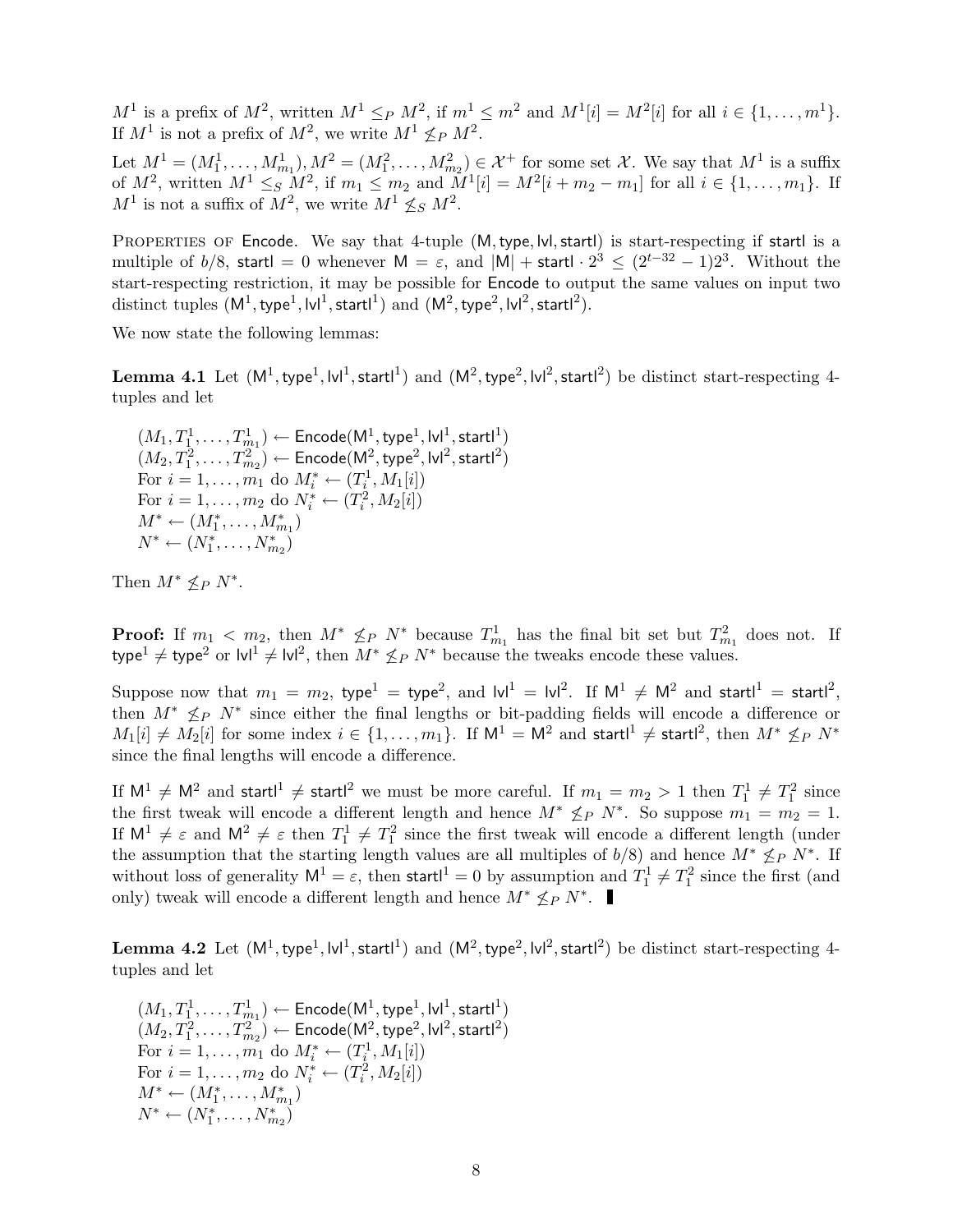Then  $M^* \nleq_S N^*$ .

**Proof:** The proof of Lemma 4.2 is identical to the proof of Lemma 4.1, except with the first bit playing the role of the final bit in the case where  $m_1 < m_2$  (because  $T_1^1$  has the first bit set but  $T_{1+m_2-m_1}^2$  does not).

## 5 Collision Resistance

#### 5.1 Definitions

Let  $f: D_1 \times D_2 \times \cdots \times D_d \to \{0,1\}^n$  be a function. A CR-adversary A is a randomized algorithm that does not take any input and that returns a pair of distinct tuples  $(x_1, x_2, \ldots, x_d)$ ,  $\bar(x_1'$  $\mathcal{L}_1', x_2', \ldots, x_d' \in D_1 \times D_2 \times \cdots \times D_d$ . Let  $\mathbf{Adv}_f^{\mathrm{cr}}(A)$  denote the probability, over the random coins for A, that  $f(x_1, x_2, ..., x_d) = f(x_1)$  $\sum_{1}^{\prime} x_{2}^{\prime}, \ldots, x_{d}^{\prime}$ 

#### 5.2 Collision Resistance for TComp

Collision resistance of Skein is proved based on the collision resistance of TComp. This proof is in the standard (i.e., not RO) model. In the standard model we know of no proof of CR of TComp based on a standard assumption on the tweakable block cipher. But we note that TComp can be proved collision resistant if the tweakable block cipher is ideal (extending [8] to the tweakable setting).

#### 5.3 Collision Resistance for UBI

We show that UBI preserves collision-resistance, meaning that if  $\mathsf{Toemp}$  is CR then f is also CR against startl-restricted adversaries. In saying TComp is CR we regard it simply as a 3-argument function, meaning a collision is any pair of distinct triples on which TComp has the same output. Similarly, a startl-restricted collision against f is any pair of distinct 5-tuples ((K 1 , M<sup>1</sup> ,type<sup>1</sup> , lvl<sup>1</sup> ,  $\mathsf{startl}^1),(\mathsf{K}^2,\mathsf{M}^2,\mathsf{type}^2,\mathsf{Ivl}^2,\mathsf{startl}^2))$  on which  $\mathsf f$  has the same output, under the restriction that startl $^{1} =$ startl $^{2}$ .

**Theorem 5.1** Let  $\mathsf{TComp}\colon \{0,1\}^b \times \{0,1\}^t \times \{0,1\}^b$  be a tweakable compression function and let f:  $\{0,1\}^b$  × MsgSp × TypeSp ×  $\{0,1\}^7$  ×  $[0,2^{t-32}-1]$  →  $\{0,1\}^b$  be obtained by applying the UBI transform to  $\mathsf{Toemp}$  as per Figure 3. Let A be a startl-restricted CR-adversary against f. Let B be the CR-adversary against TComp as defined in Figure 5. Then

$$
Adv_f^{cr}(A) \leq Adv_{\mathsf{Toomp}}^{cr}(B) .
$$

Further, the running time of B is that of A plus the time for  $m^1+m^2$  applications of TComp, where  $m<sup>1</sup>$  and  $m<sup>2</sup>$  are as in Figure 5.

 $\bf{Proof:} \text{ Suppose } (\sf{K}^1, \sf{M}^1, \text{type}^1, \sf{lvl}^1, \text{startl}^1) \neq (\sf{K}^2, \sf{M}^2, \text{type}^2, \sf{lvl}^2, \text{startl}^2), \text{startl}^1 = \text{startl}^2, \text{ and } \sf{f}(\sf{K}^1, \sf{N}^2, \text{startl}^2)$  $M^1$ , type<sup>1</sup>, lvl<sup>1</sup>, startl<sup>1</sup>) = f(K<sup>2</sup>, M<sup>2</sup>, type<sup>2</sup>, lvl<sup>2</sup>, startl<sup>2</sup>).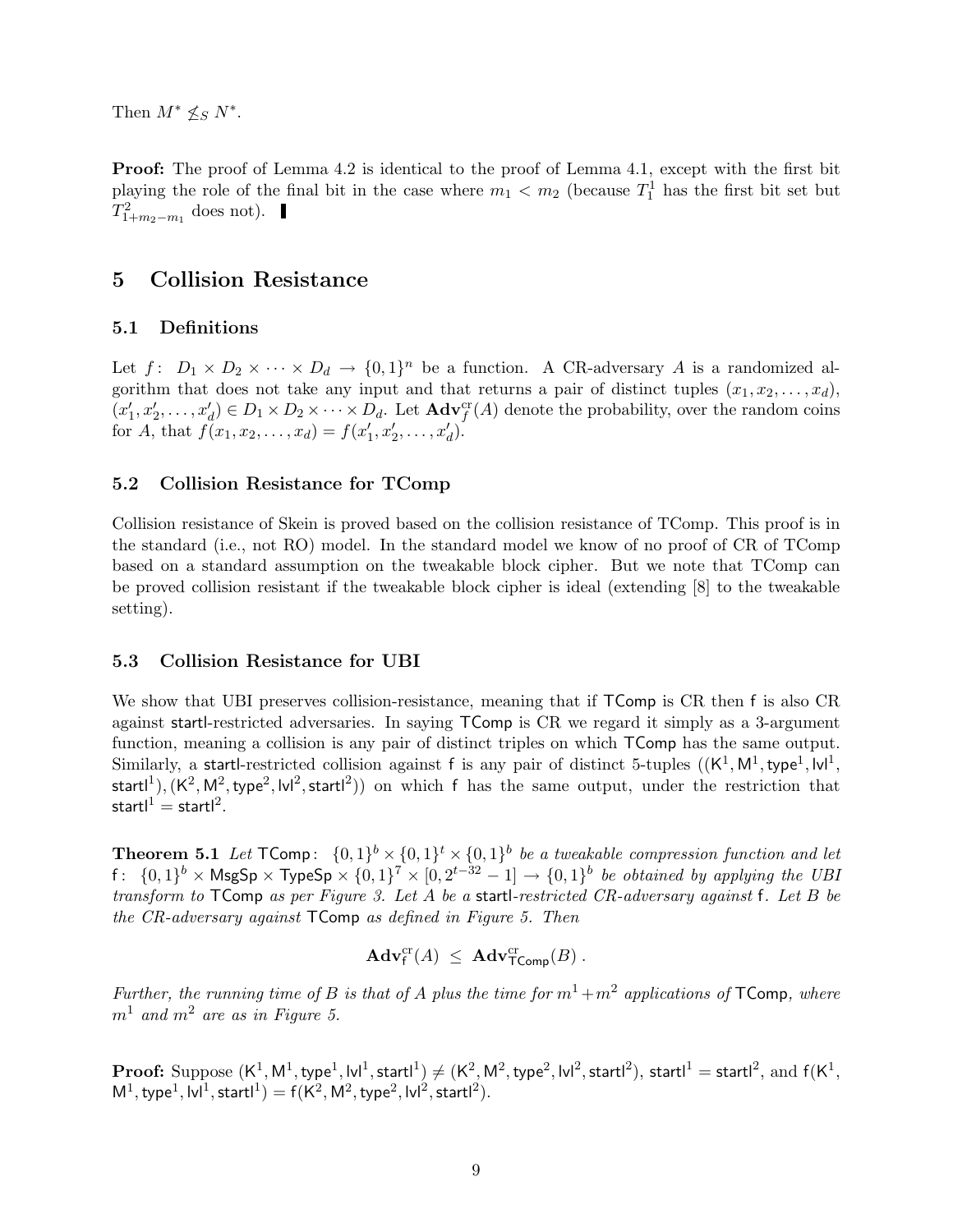Adversary 
$$
B
$$

\n((K<sup>1</sup>, M<sup>1</sup>, type<sup>1</sup>, |v|<sup>1</sup>, start<sup>1</sup>), (K<sup>2</sup>, M<sup>2</sup>, type<sup>2</sup>, |v|<sup>2</sup>, start<sup>2</sup>))  $\stackrel{\$}{\leftarrow} A$ 

\nFor  $j = 1$  to 2 do

\n( $\overline{M}^j, \overline{T}^j_1, \ldots, \overline{T}^j_{m^j}$ ) ←  $Encode(M^j, type^j, |v|^j, start^j)$ 

\n $h^j_0 \leftarrow K^j$ 

\nFor  $i = 1, \ldots, m^j$  do  $h^j_i \leftarrow \text{TComp}(h^j_{i-1}, \overline{T}^j_i, \overline{M}^j[i])$ 

\nFor  $i = 0$  to  $\min(m^1, m^2) - 1$  do

\nIf  $(h^1_{m^1 - i - 1}, \overline{T}^1_{m^1 - i}, \overline{M}^1[m^1 - i]) \neq (h^2_{m^2 - i - 1}, \overline{T}^2_{m^2 - i}, \overline{M}^2[m^2 - i])$  then return  $(h^1_{m^1 - i - 1}, \overline{T}^1_{m^1 - i}, \overline{M}^1[m^1 - i]), (h^2_{m^2 - i - 1}, \overline{T}^2_{m^2 - i}, \overline{M}^2[m^2 - i])$ 

Figure 5: Adversary B referred to in Theorem 5.1. The function Encode is defined as in Figure 3.

Consider the final for loop of B. Let  $i \in \{0, \ldots, \min(m^1, m^2) - 1\}$  be the least value such that

$$
(\mathbf{h}_{m^1-i-1}^1, \mathbf{T}_{m^1-i}^1, \overline{\mathbf{M}}^1[m^1-i]) \neq (\mathbf{h}_{m^2-i-1}^2, \mathbf{T}_{m^2-i}^2, \overline{\mathbf{M}}^2[m^2-i])
$$

Such an index exists for reasons we explain below. By the choice of i and since  $f(K^1, M^1, type^1, |v|^1,$ startl<sup>1</sup>) = f(K<sup>2</sup>, M<sup>2</sup>, type<sup>2</sup>, lvl<sup>2</sup>, startl<sup>2</sup>), it follows that  $h_{m^1-i}^1 = h_{m^2-i}^2$ . Therefore  $\mathsf{TComp}(h_{m^1-i-1}^1,$  $\mathsf{T}^1_{m^1-i}, \overline{\mathsf{M}}^1[m^1-i]) = \mathsf{TComp}(\mathsf{h}^2_{m^2-i-1}, \mathsf{T}^2_{m^2-i}, \overline{\mathsf{M}}^2[m^2-i])$  and B outputs a collision.

To justify the existence of such an index i, we consider several cases. Clearly if type<sup>1</sup>  $\neq$  type<sup>2</sup> or  $|v|^1 \neq |v|^2$ , then such an index i exists because of the injectivity of the function MkTw which Encode invokes. So assume type<sup>1</sup> = type<sup>2</sup> and  $|v|^1 = |v|^2$ . By the startl-restriction assumption on A, startl<sup>1</sup> = startl<sup>2</sup>. Consider the case where  $|M^1| = |M^2|$ . By the definition of a collision for A,  $K^1 \neq K^2$  or  $M^1 \neq M^2$  or both and thus the chaining values are different for index  $i = m^1 - 1$ (if  $K^1 \neq K^2$ ) or there exists an index i such that  $\overline{M}^1[i] \neq \overline{M}^2[i]$  (if  $M^1 \neq M^2$ ). Consider now the case where  $|M^1| \neq |M^2|$ . Then  $(\overline{M}^1[m^1], \mathcal{T}_{m^1}^1) \neq (\overline{M}^2[m^2], \mathcal{T}_{m^2}^2)$  because of Encode. Here we must consider multiple cases, corresponding to whether  $M^1$  or  $M^2$  is bit-padded. If neither are bit-padded, then the lengths encoded in  $\mathsf{T}_{m}^1$  and  $\mathsf{T}_{m}^2$  will be different. If both are bit-padded, then  $\overline{M}^1[m^1] \neq \overline{M}^2[m^2]$  or the final encoded lengths are different. If only one is bit-padded, then the bit padding flag will only be set for one of the tweak values.

#### 5.4 Collision Resistance for SSkein

We now show that SSkeinpreserves collision-resistance, meaning that if f is CR against startrestricted adversaries as defined in Section 5.3, then  $H(\cdot, \cdot) = \mathsf{SSkein}(N, \cdot, \cdot)$  is also CR where N is any output length at least  $b$ . (By definition, an N-bit output does not collide with an N'-bit output when  $N \neq N'$ .)

Theorem 5.2 Let  $f: \{0,1\}^b \times \text{MsgSp} \times \text{TypeSp} \times \{0,1\}^7 \times [0, 2^{t-32} - 1] \rightarrow \{0,1\}^b$  be the UBI compression function and let SSkein: OutLens  $\times \{0,1\}^b \times ((\text{TypeSp}-\{\text{TyCfg},\text{TyOut}\}) \times \text{MsgSp})^* \rightarrow$  ${0,1}^*$  be the VOL function defined from f as per Figure 4. Let  $H(\cdot, \cdot)$  = FSkein $(N, \cdot, \cdot)$  for some fixed  $N \ge b$ . Let A be a CR-adversary against H. Let B be the startl-restricted CR-adversary against f as defined in Figure 6. Then

$$
\mathbf{Adv}_{\mathsf{H}}^{cr}(A) \ \leq \ \mathbf{Adv}_{\mathsf{f}}^{cr}(B) \ .
$$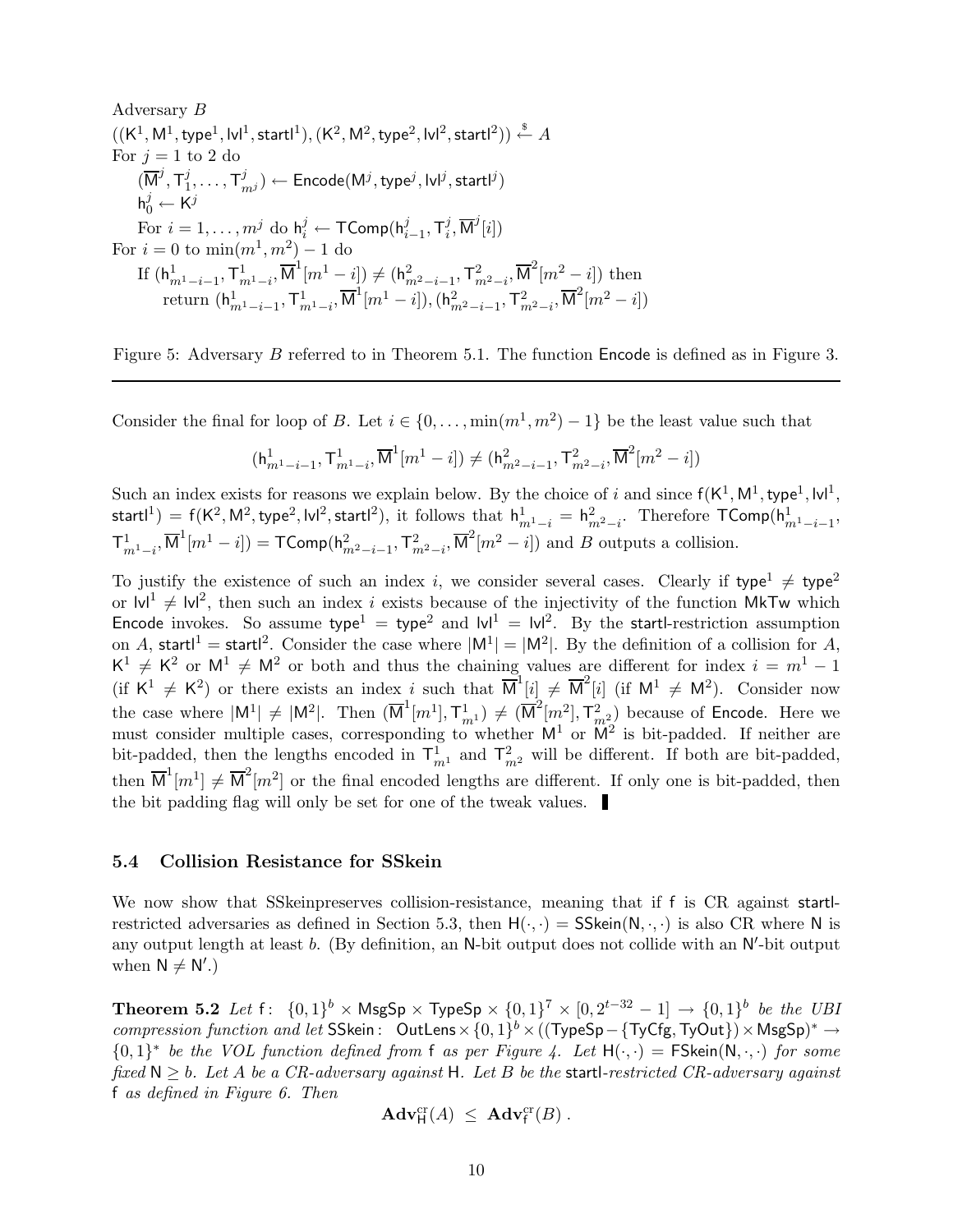Adversary B  $(\mathsf{K}^1,((\mathsf{type}^1_1, \mathsf{M}^1_1), \dots,(\mathsf{type}^1_{r^1}, \mathsf{M}^1_{r^1}))), (\mathsf{K}^2,((\mathsf{type}^2_1, \mathsf{M}^2_1),\dots,(\mathsf{type}^2_{r^2}, \mathsf{M}^2_{r^2}))) \overset{\hspace{0.1em}\mathsf{\scriptscriptstyle\$}}{\leftarrow} A$ For  $j = 1$  to 2 do  $\mathsf{h}_{-1}^j \leftarrow \mathsf{K}^j$  $(\text{type}_0^j, \mathsf{M}_0^j)$ 0 ) ← SMkConfig(N)  $\mathsf{type}_{r+1}^j \leftarrow \mathsf{TyOut} \: ; \: \mathsf{M}_{r+1}^j \leftarrow \mathsf{IntToStr}_{64}(1)$ For  $i = 0, ..., r^j + 1$  do  $\mathsf{h}^j_i \leftarrow \mathsf{f}(\mathsf{h}^j_{i-1}, \mathsf{M}^j_i)$  $i^j$ , type $i^j, 0^7, 0)$ For  $i = -1$  to  $\min(r^1, r^2)$ If  $(\mathsf{h}^1_{r^1-i-1}, \mathsf{M}^1_{r^1-i}, \mathsf{type}^1_{r^1-i}) \neq (\mathsf{h}^2_{r^2-i-1}, \mathsf{M}^2_{r^2-i}, \mathsf{type}^2_{r^2-i})$  then (\*) return  $(h_{r^1-i-1}^1, M_{r^1-i}^1, \text{type}_{r^1-i}^1, 0^7, 0), (h_{r^2-i-1}^2, M_{r^2-i}^2, \text{type}_{r^2-i}^2, 0^7, 0)$ 

Figure 6: Adversary B referred to in Theorem 5.2.

Further, the running time of B is that of A plus the time for  $r^1 + r^2 + 4$  applications of f, where  $r^1$ and  $r^2$  are as in Figure 6.

**Proof:** Suppose A returns a collision against H. Then SSkein( $N, K^1$ ,  $((type_1^1, M_1^1), \ldots, (type_{r^1}^1, M_{r^1}^1)))$  =  $\mathsf{SSkein}(\mathsf{N}, \mathsf{K}^2, ((\mathsf{type}_1^2, \mathsf{M}_1^2), \dots, (\mathsf{type}_{r^2}^2, \mathsf{M}_{r^2}^2)))$ . Consequently  $\mathsf{h}^1_{r^1+1} = \mathsf{h}^2_{r^2+1}$ .

Consider the final for loop in B. The loop iterates i from  $-1$  to  $\min(r^1, r^2)$ . A loop invariant is that, at the beginning of each loop and prior to the loop's exit,  $h_{r-1}^1 = h_{r-1}^2$ . This follows since the conditional in the loop checks for  $h_{r-1-i}^1 = h_{r-1-i-1}^2$  and returns if not equal.

If the loop exits early, then the precondition for this return, combined with the loop invariant, ensures that the returned value is a collision for f. It remains to show that the loop will exit early if A returns a collision.

First, if  $r^1 \neq r^2$ , then type ${}_{r^1-\min(r^1,r^2)}^1 \neq$  type ${}_{r^2-\min(r^1,r^2)}^2$  since only type ${}_{0}^1$  and type ${}_{0}^2$  can be the TyCfg type. Hence, if a previous iteration of the loop has not already returned a collision, then the iteration with  $i = \min(r^1, r^2)$  will return a collision.

Suppose henceforth that  $r^1 = r^2$ . If  $K^1 \neq K^2$ , then the loop will return during its last iteration unless a previous iteration of the loop already returned. If there exists an index  $r' \in \{1, \ldots, r^1\}$ such that type<sup>1</sup><sub>r'</sub>  $\neq$  type<sup>2</sup><sub>r'</sub>, then the loop will execute return at index  $i = r<sup>1</sup> - r'$  unless a previous iteration of the loop already returned.

Henceforth suppose also that  $K^1 = K^2$  and  $type_{r'}^1 = type_{r'}^2$  for all  $r' \in \{1, ..., r^1\}$ . Since A returned a collision, there must exist an index  $r' \in \{1, \ldots, r^1\}$  such that  $M_{r'}^1 \neq M_{r'}^2$ . The loop will therefore return early at index  $i = r^1 - r'$  unless a previous iteration of the loop already returned.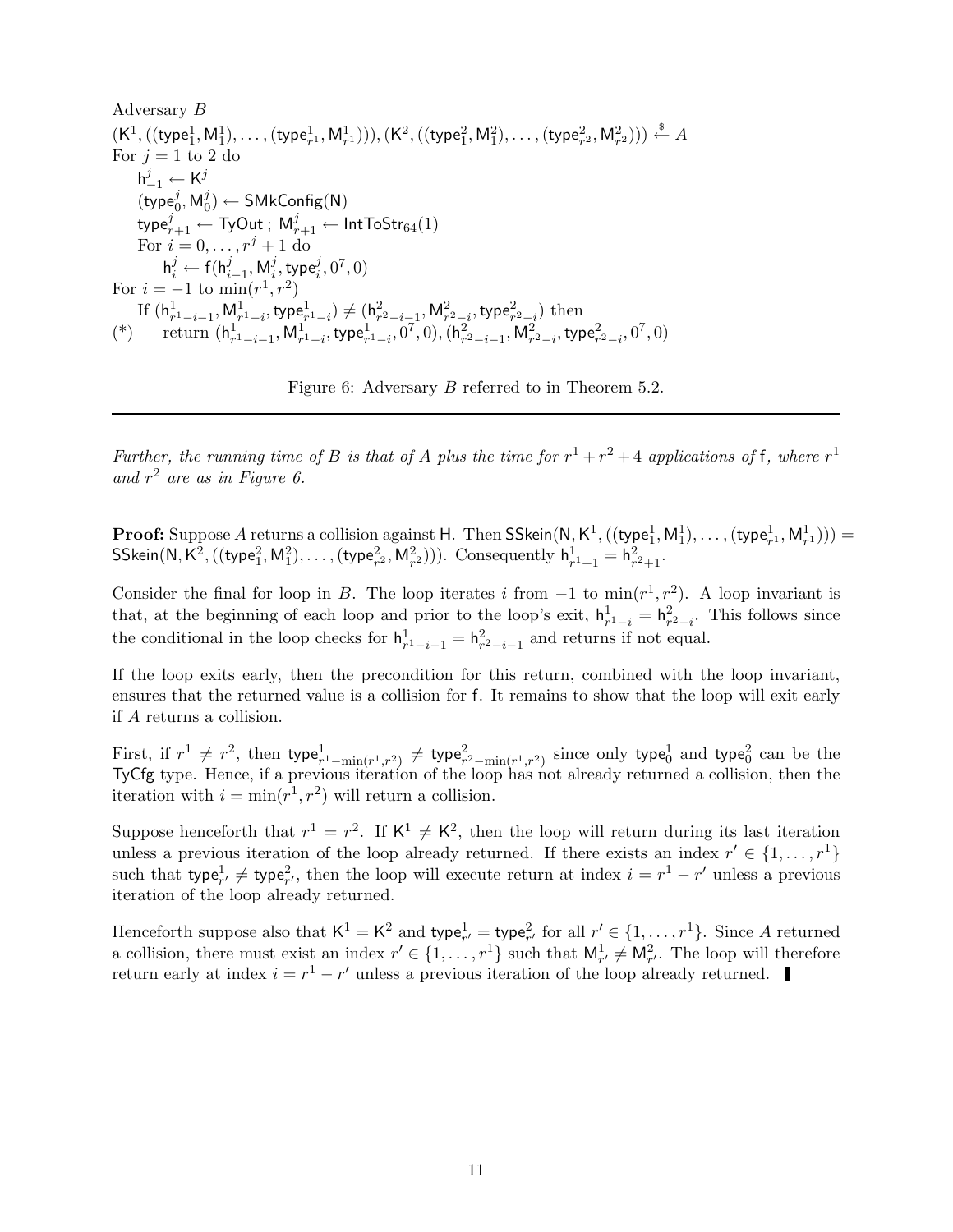| Game Real $_f$                                            | Game $\textsf{Rand}_D$                  |
|-----------------------------------------------------------|-----------------------------------------|
| Procedure Initialize<br>$K \stackrel{\$}{\leftarrow} D_1$ | Procedure Initialize                    |
|                                                           | Procedure $\mathbf{Fn}(x_2,\ldots,x_n)$ |
| Procedure $\mathbf{Fn}(x_2,\ldots,x_n)$                   | Return $y \stackrel{\$}{\leftarrow} D$  |
| Return $f(K, x_2, \ldots, x_n)$                           |                                         |

Figure 7: Games Real<sub>f</sub> and Rand<sub>D</sub> for the definition of a pseudorandom function (PRF).

| Game Real $_f$                                            | Game $\text{Perm}_D$                                                                                                                   |
|-----------------------------------------------------------|----------------------------------------------------------------------------------------------------------------------------------------|
| Procedure Initialize<br>$K \stackrel{\$}{\leftarrow} D_1$ | Procedure Initialize<br>$R \leftarrow \emptyset$                                                                                       |
| Procedure $\mathbf{Fn}(x)$<br>Return $f(K, x)$            | Procedure $\mathbf{Fn}(x)$<br>$y \stackrel{\$}{\leftarrow} D \backslash R$ ; $R \stackrel{\cdot}{\leftarrow} R \cup \{y\}$<br>Return u |

Figure 8: Games Real<sub>f</sub> and Perm<sub>D</sub> for the definition of a pseudorandom permutation (PRP).

## 6 Pseudorandomness

#### 6.1 Definitions and Tools

A prf-adversary against  $f: D_1 \times \cdots \times D_n \to D$  has access to one oracle and outputs a bit. Each oracle query must have the form  $x_2, \ldots, x_n$  where  $(x_2, \ldots, x_n) \in D_2 \times \cdots \times D_n$  and the queries must all be distinct. Its advantage is

$$
\mathbf{Adv}^{\mathrm{prf}}_f(A) \ = \ \Pr\big[\ \mathsf{Real}^A_f \Rightarrow 1\ \big] - \Pr\big[\ \mathsf{Rand}^A_D \Rightarrow 1\ \big]
$$

where games  $\text{Real}_f$  and  $\text{Rand}_D$  are shown in Figure 7.

A prp-adversary against  $f: D_1 \times D \to D$  has access to one oracle and outputs a bit. Each oracle query must be a member of  $D$  and the queries must be all distinct. Its advantage is

$$
\mathbf{Adv}^{\mathrm{prp}}_f(A) \ = \ \Pr\big[\ \mathsf{Real}^A_f \Rightarrow 1 \ \big] - \Pr\big[\ \mathsf{Perm}^A_D \Rightarrow 1 \ \big]
$$

where games Real<sub>f</sub> and Perm<sub>D</sub> are shown in Figure 8.

A vol-prf-adversary against a VOL function  $F: D_0 \times D_1 \times \cdots \times D_n \to \{0,1\}^*$  has access to one oracle and outputs a bit. Each oracle query must have the form  $N, x_2, \ldots, x_n$  where  $N \in D_0 \subseteq \mathbb{Z}_+ \cup \{0\}$ and  $(x_2, \ldots, x_n) \in D_2 \times \cdots \times D_n$  and the queries must all be distinct. Its advantage is

$$
\mathbf{Adv}_{F}^{\text{vol-prf}}(A) = \Pr\left[\text{Real}_{F}^{A} \Rightarrow 1\right] - \Pr\left[\text{Rand}^{A} \Rightarrow 1\right]
$$

where games Real<sub>F</sub> and Rand are shown in Figure 9.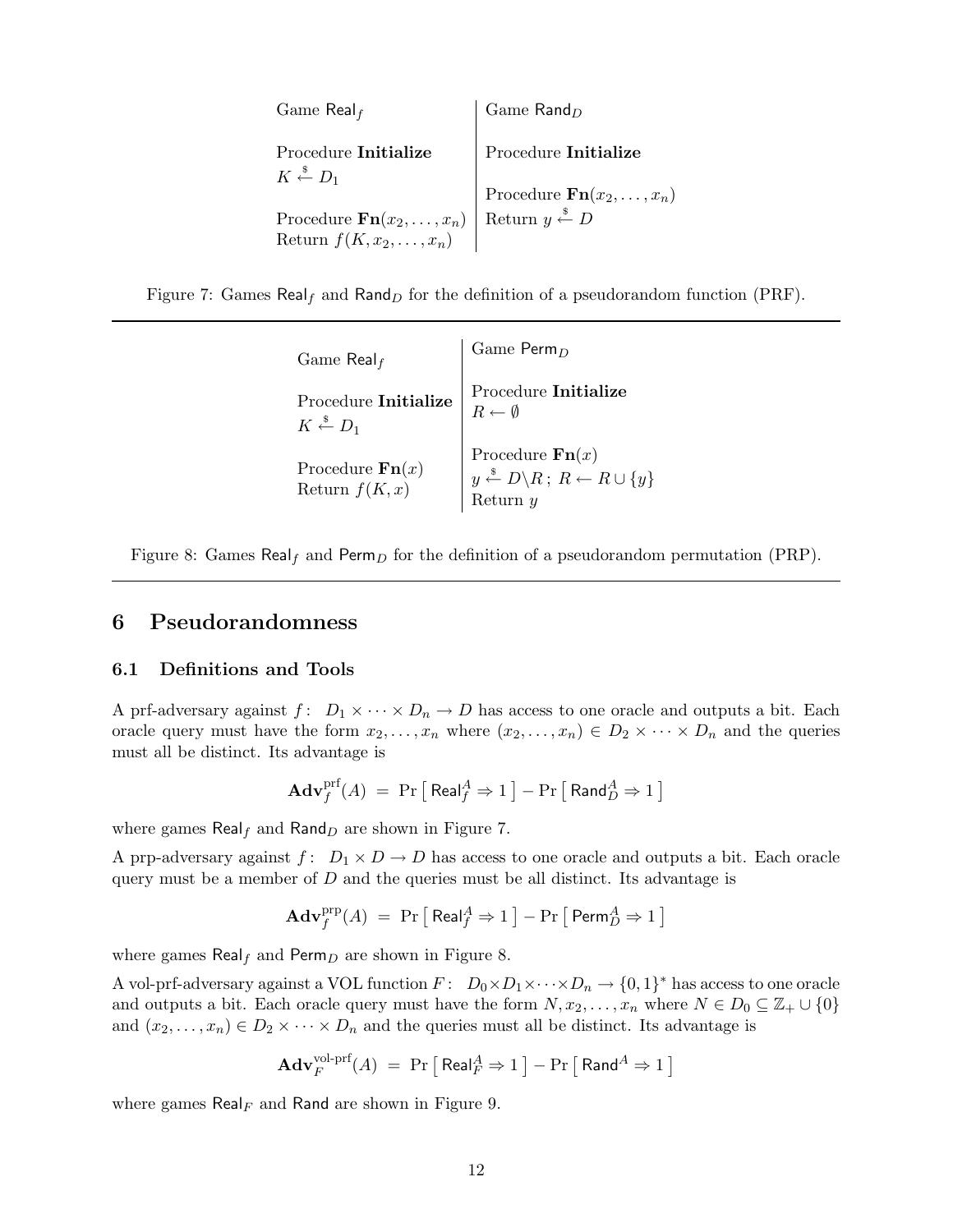| $\mathrm{Game}\ \mathsf{Real}_F$                                                                         | Game Rand                                                                                |
|----------------------------------------------------------------------------------------------------------|------------------------------------------------------------------------------------------|
| Procedure <b>Initialize</b><br>$K \overset{\hspace{0.1em}\mathsf{\scriptscriptstyle\$}}{\leftarrow} D_1$ | Procedure Initialize                                                                     |
|                                                                                                          |                                                                                          |
| Procedure $\mathbf{Fn}(N, x_2, \ldots, x_n)$                                                             | Procedure $\mathbf{Fn}(N, x_2, , x_n)$<br>Return $y \stackrel{s}{\leftarrow} \{0, 1\}^N$ |
| Return $F(N, K, x_2, \ldots, x_n)$                                                                       |                                                                                          |

Figure 9: Games Real<sub>F</sub> and Rand for the definition of pseudorandomness for a VOL function (VOL-PRF).

PSEUDORANDOMNESS AND THE CASCADE CONSTRUCTION. In our proofs we will use a result from [3] on the Cascade transform, which takes a compression function  $\mathsf{Comp} \colon \: \{0,1\}^b \times \mathcal{X} \to \{0,1\}^b$ and returns the function  $\textsf{Comp}^*$ :  $\{0,1\}^b \times \mathcal{X}^+ \to \{0,1\}^b$  defined in Figure 2. An extension attack can be applied to show that  $Comp^*$  is not a PRF even if Comp is a PRF. However, Comp<sup>\*</sup> is a PRF as long as no message to which it is applied is a prefix of another. We will use this fact from [3] to prove Theorem 6.3 and Theorem 6.4.

A prf-adversary B against Comp<sup>\*</sup> is said to be prefix-free if  $M^1 \nleq_P M^2$  for any two different oracle queries  $M^1, M^2$  of B.

**Lemma 6.1 (From [3])** Let Comp:  $\{0,1\}^b \times \mathcal{X} \to \{0,1\}^b$  be a compression function and let Comp<sup>\*</sup> be obtained by applying the Cascade transform to Comp. Let  $B^*$  be a prefix-free prfadversary against Comp<sup>\*</sup> making q oracle queries, each of length at most s elements from  $\mathcal{X}$ . Then there is a prf-adversary  $B$  against Comp such that

$$
\mathbf{Adv}^{\mathrm{prf}}_{\mathsf{Comp}^*}(B^*) \ \leq \ q s \cdot \mathbf{Adv}^{\mathrm{prf}}_{\mathsf{Comp}}(B) \ .
$$

Furthermore B makes qs oracle queries and its running time is that of B<sup>∗</sup> plus  $O(q(\log q)(s+b+x))$ , where x is the longest string in  $\mathcal{X}$ .

#### 6.2 Pseudorandomness of TComp

**Proposition 6.2** Let  $E: \{0,1\}^b \times \{0,1\}^t \times \{0,1\}^b \rightarrow \{0,1\}^b$  be a tweakable block cipher and let **TComp**:  $\{0,1\}^b \times \{0,1\}^t \times \{0,1\}^b \rightarrow \{0,1\}^b$  be defined by

$$
\mathsf{TComp}(\mathsf{K},\mathsf{T},X) \ = \ \mathsf{E}(\mathsf{K},\mathsf{T},X) \oplus X \ .
$$

Let  $A_{\mathsf{TComp}}$  be a prf-adversary against  $\mathsf{TComp}$  that makes q oracle queries. Then there is a prpadversary  $A_{\mathsf{E}}$  against  $\mathsf{E}$  such that

$$
\mathbf{Adv}_{\mathsf{TComp}}^{\text{prf}}(A_{\mathsf{TComp}}) \ \leq \ \mathbf{Adv}_{\mathsf{E}}^{\text{prp}}(A_{\mathsf{E}}) + \frac{q^2}{2^{b+1}} \ .
$$

Furthermore,  $A_{\mathsf{E}}$  makes q oracle queries and its running time is that of  $A_{\mathsf{TComp}}$  plus  $O(q(b+t))$ .

**Proof:**  $A_{\text{E}}$  runs  $A_{\text{TComp}}$ . When the latter makes an oracle query  $(T, X)$ , adversary  $A_{\text{E}}$  queries  $(T, X)$  to its own oracle and gets back a value it denotes Y and then returns  $Y \oplus X$  to  $A_{\mathsf{TComp}}$ . It outputs whatever  $A_{\text{TComp}}$  outputs. The analysis is standard and uses (an extension to the tweakable settings of) the PRP/PRF Switching Lemma [6].  $\blacksquare$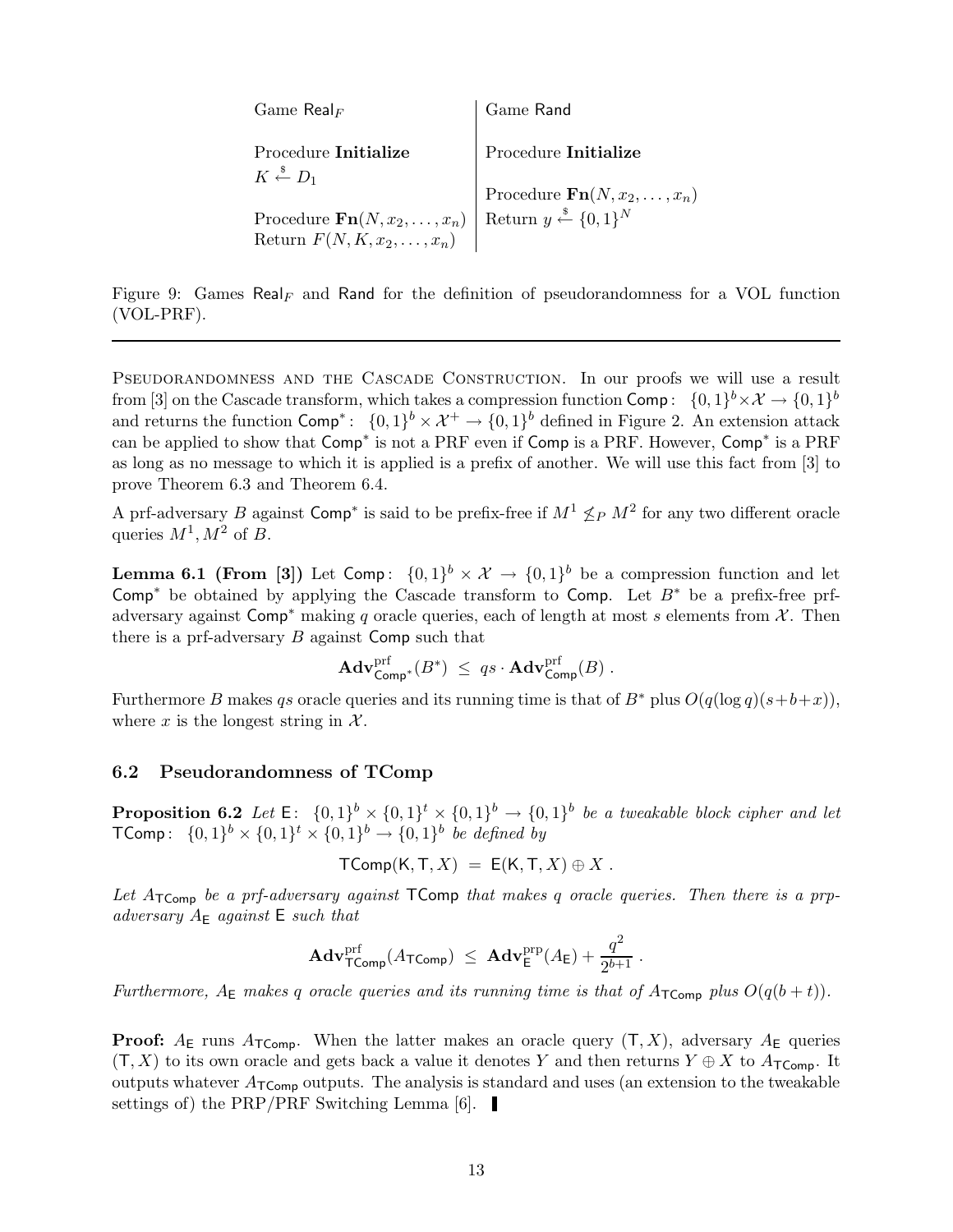#### 6.3 Pseudorandomness for UBI

We say that a PRF adversary against UBI is start-respecting if all its oracle queries are startrespecting. We claim that UBI is PRF-preserving against start-respecting adversaries. This means that if TComp is a PRF then so is f. This is implied by the following.

**Theorem 6.3** Let  $\mathsf{TComp}$ :  $\{0,1\}^b \times \{0,1\}^t \times \{0,1\}^b \to \{0,1\}^b$  be a tweakable compression function and let  $f: \{0,1\}^b \times \mathsf{MsgSp} \times \mathsf{TypeSp} \times \{0,1\}^7 \times [0,2^{t-32}-1] \rightarrow \{0,1\}^b$  be obtained by applying the UBI transform to  $\mathsf{TComp}$  as per Figure 3. Let A be a start-respecting prf-adversary against f that makes q oracle queries, the message field of each query of length at most L. Then there is a prf-adversary B against TComp such that

$$
\mathbf{Adv}^{\text{prf}}_{\mathsf{f}}(A) \ \leq \ sq \cdot \mathbf{Adv}^{\text{prf}}_{\mathsf{Toomp}}(B)
$$

where  $s = [L/b]$ . Furthermore, the running time of B is that of A plus  $O(q(\log q)(s + b + t))$ .

**Proof:** Let  $\mathcal{X} = \{0,1\}^t \times \{0,1\}^b$  and define Comp:  $\{0,1\}^b \times \mathcal{X} \rightarrow \{0,1\}^b$  by

$$
Comp(h,(T,X)) = TComp(h,T,X)
$$

for all  $h, X \in \{0,1\}^b$  and  $T \in \{0,1\}^t$ .

Now define  $B^*$  as follows against  $\mathsf{Comp}^*$ , the Cascade transform of  $\mathsf{Comp}$  (Figure 2).  $B^*$  runs A. When the latter makes an oracle query (M, type, |v|, start|), adversary  $B^*$  computes  $M^* \in \mathcal{X}^+$  as follows:

 $(M, T_1, \ldots, T_m) \leftarrow$  Encode(M, type, lvl, startl) For  $i = 1, ..., m$  do  $M_i^* \leftarrow (T_i, M[i])$  $M^* \leftarrow (M_1^*, \ldots, M_m^*)$ 

B<sup>\*</sup> invokes its own oracle on  $M^*$  to get back a response Y, and returns Y to A as the response to its query M. When A halts with output a bit,  $B^*$  halts with the same output.

This construction guarantees that

$$
\mathbf{Adv}_{\mathsf{Comp}^*}^{\text{prf}}(B^*) = \mathbf{Adv}_{\mathsf{f}}^{\text{prf}}(A) . \tag{3}
$$

On the other hand, Lemma 4.1 guarantees that  $B^*$  is prefix-free, regardless of the queries made by  $A$ , so we can apply Lemma 6.1. Let  $D$  be the resulting prf-adversary against Comp. We now transform  $D$  into a prf-adversary  $B$  against  $\mathsf{TComp}$  such that

$$
\mathbf{Adv}_{\mathsf{Toomp}}^{\text{prf}}(B) = \mathbf{Adv}_{\mathsf{Comp}}^{\text{prf}}(D) . \tag{4}
$$

The theorem follows from Equation (5), Equation (6), and Lemma 6.1. It remains to describe B.

B runs D. When the latter makes an oracle query  $W \in \mathcal{X}$ , adversary B parses it as  $W = (T, X)$ with  $|T| = t$  and  $|X| = b$ . It calls its own oracle on T, X and returns the answer to D.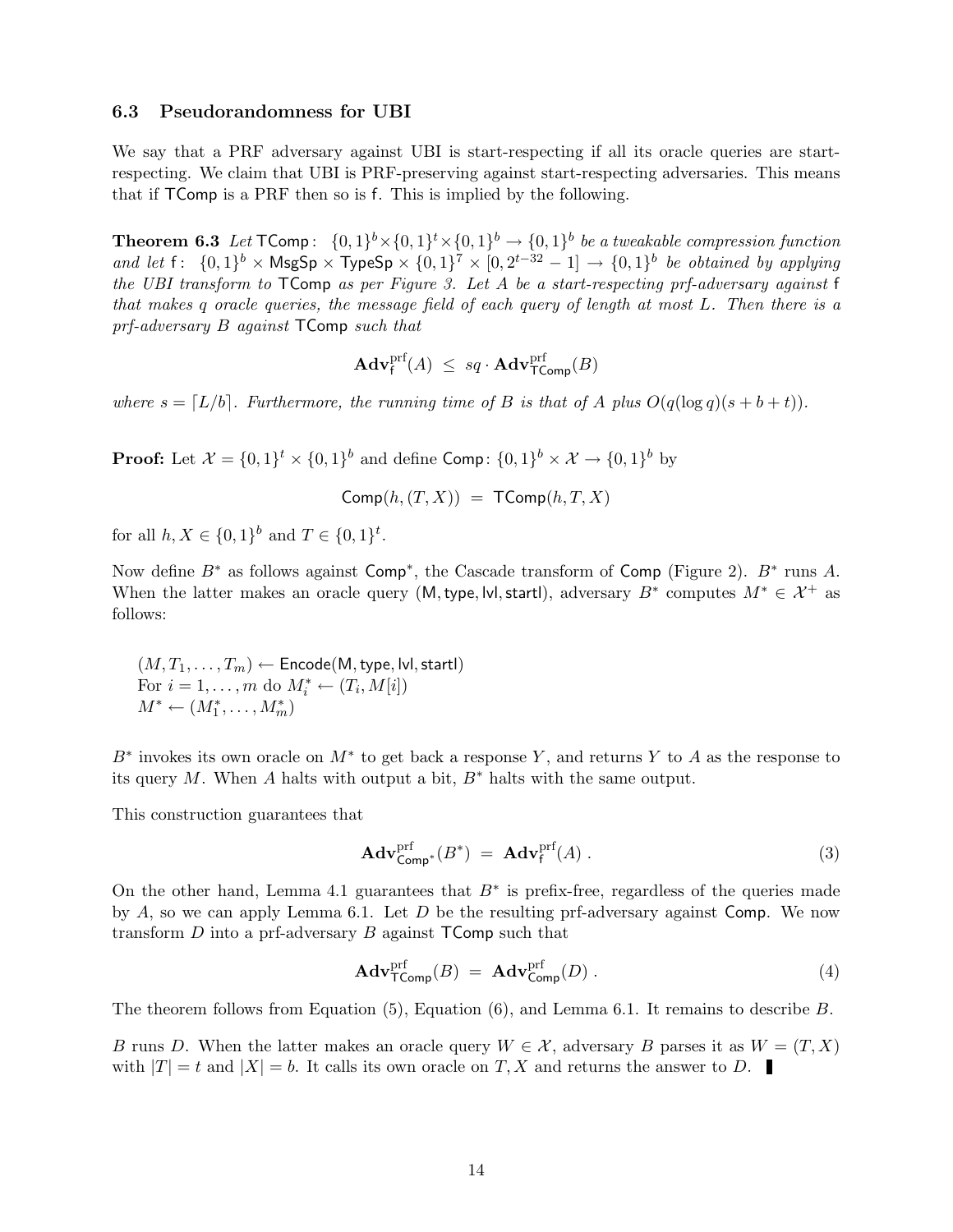#### 6.4 Pseudorandomness for SSkein

It is possible to prove the pseudorandomness of SSkein with a reduction from the pseudorandomness of UBI. For a tighter bound, we state and prove a reduction from the pseudorandomness of SSkein's underlying compression function.

**Theorem 6.4** Let  $\mathsf{TComp}\colon \{0,1\}^b \times \{0,1\}^t \times \{0,1\}^b \to \{0,1\}^b$  be a tweakable compression function. Let  $f: \{0,1\}^b \times \text{MsgSp} \times \text{TypeSp} \times \{0,1\}^7 \times [0, 2^{t-32} - 1] \rightarrow \{0,1\}^b$  be obtained by applying the UBI transform to TComp per Figure 3. Let SSkein: OutLens  $\times \{0,1\}^b \times ((\text{TypeSp} {\rm (TyCfg, TyOut)} \times {\rm (MsgSp)}^* \to {0,1}^*$  be the VOL function defined from f as per Figure 4. Let ASSkein be a vol-prf-adversary against SSkein that makes at most q oracle queries, where the i-th query consists of an integer (the output length value) that is at most  $N_i$  and a list of at most l pairs, with each message in a pair at most  $l'$  bits long. Then there is a prf-adversary  $A_{\mathsf{TComp}}$  such that

$$
\mathbf{Adv}_{\mathsf{SSkein}}^{\text{vol-prf}}(A_{\mathsf{SSkein}}) \leq q' \Big( l \cdot \lceil l'/b \rceil + 3 \Big) \cdot \mathbf{Adv}_{\mathsf{TComp}}^{\text{prf}}(A_{\mathsf{TComp}}) \ ,
$$

where  $q' = \sum_{i=1}^q [N_i/b]$ . Furthermore,  $A_{\text{Toomp}}$  makes at most  $q'(l \cdot [l'/b] + 3)$  oracle queries and its running time is that of Asskein plus  $O(q'(\log q')(l \cdot [l'/b] + b + t)).$ 

**Proof:** Let  $\mathcal{X} = \{0,1\}^t \times \{0,1\}^b$  and define Comp:  $\{0,1\}^b \times \mathcal{X} \rightarrow \{0,1\}^b$  by

$$
Comp(h,(T,X)) = TComp(h,T,X)
$$

for all  $h, X \in \{0,1\}^b$  and  $T \in \{0,1\}^t$ .

Now define  $B^*$  as follows against  $\textsf{Comp}^*$ , the Cascade transform of  $\textsf{Comp}$  (Figure 2).  $B^*$  runs Asskein. When the latter makes an oracle query  $(N, (type_1, M_1), \ldots, (type_r, M_r)),$  adversary  $B^*$ computes  $M^i \in \mathcal{X}^+$ ,  $i \in \{1, \ldots, \lceil N/b \rceil\}$ , as follows:

$$
y \leftarrow \varepsilon
$$
\n
$$
type_0 \leftarrow \text{TyCfg}
$$
\n
$$
M_0 \leftarrow \text{SMkConfig(N)}
$$
\n
$$
d \leftarrow [N/b]
$$
\n
$$
\text{For } i = 1, ..., d \text{ do}
$$
\n
$$
M_{r+1} \leftarrow \text{IntToStr}_{64}(i)
$$
\n
$$
\text{type}_{r+1} \leftarrow \text{TyOut}
$$
\n
$$
m \leftarrow 1
$$
\n
$$
\text{For } j = 0, ..., r + 1 \text{ do}
$$
\n
$$
(M', T_1, ..., T_{m'}) \leftarrow \text{Encode}(M_j, \text{type}_j, 0^7, 0)
$$
\n
$$
\text{For } k = 1, ..., m' \text{ do } N_m \leftarrow (T_k, M'[k]) ; m \leftarrow m + 1
$$
\n
$$
M^i \leftarrow (N_1, ..., N_m)
$$

B<sup>∗</sup> invokes its own oracle on  $M^1, \ldots, M^d$  to get back responses  $Y_1, \ldots, Y_d$ , and returns the first N bits of  $Y^1 \|\cdots\| Y^d$  to Asskein as the response to its query. When Asskein halts with output a bit,  $B^*$  halts with the same output.

This construction guarantees that

$$
\mathbf{Adv}_{\mathsf{Comp}^*}^{\text{prf}}(B^*) = \mathbf{Adv}_{\mathsf{SSkein}}^{\text{vol-prf}}(A_{\mathsf{SSkein}}) . \tag{5}
$$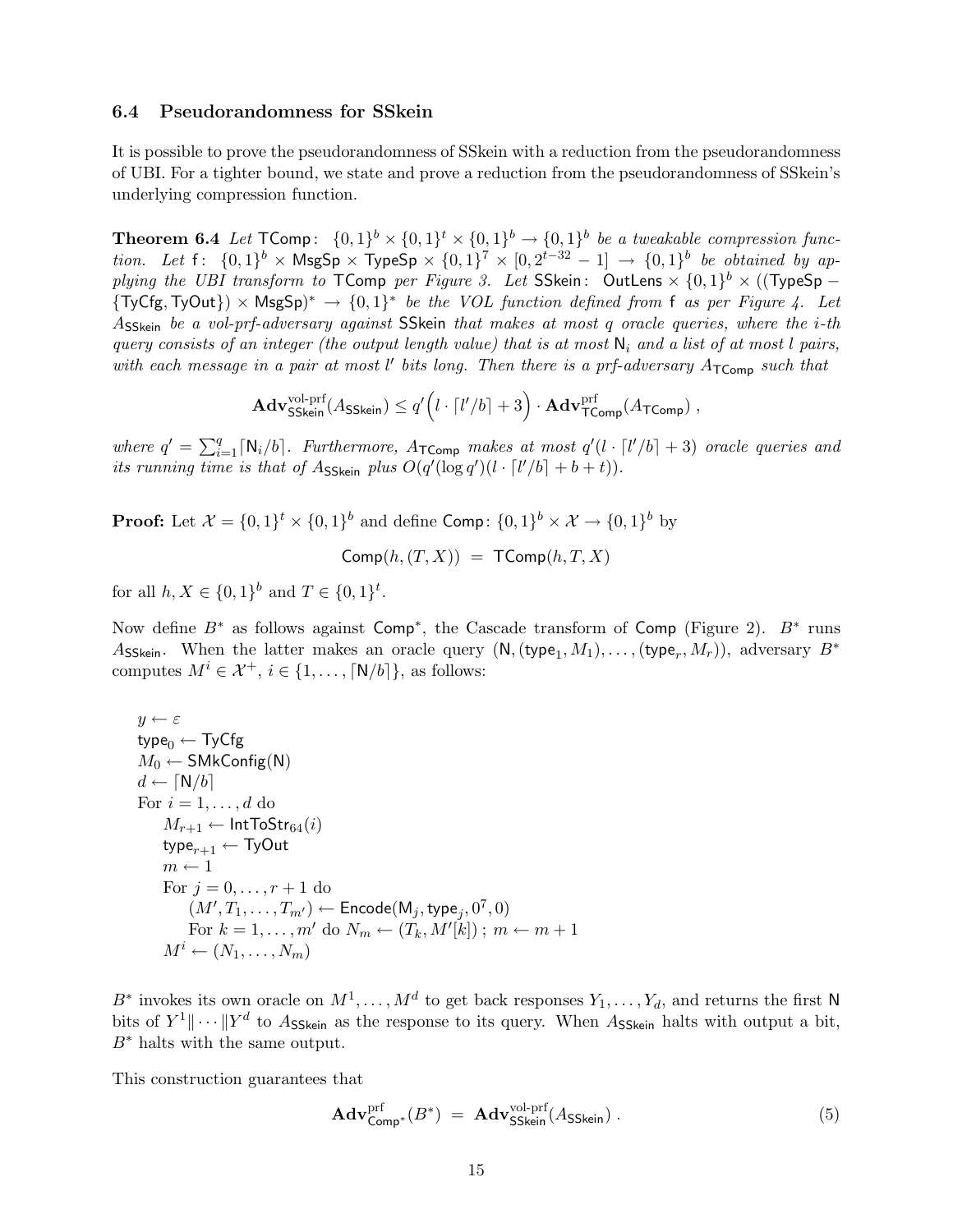| Game $\textsf{Real}_{H,P}$                                        | Game $\mathsf{Sim}_S$                                                                                           |
|-------------------------------------------------------------------|-----------------------------------------------------------------------------------------------------------------|
| Procedure Initialize                                              | Procedure Initialize                                                                                            |
| Procedure $\mathbf{Fn}(N, X)$<br>Return $H^{\mathbf{Prim}}(N, X)$ | $\begin{array}{l} \mbox{Procedure } \mathbf{Fn}(N,X) \\ \mbox{Return } Y \xleftarrow{\$} \{0,1\}^N \end{array}$ |
| Procedure $\text{Prim}(\alpha)$<br>Return $P(\alpha)$             | Procedure $\text{Prim}(\alpha)$<br>Return $S(\alpha)$                                                           |

Figure 10: Games  $\text{Real}_{H,P}$  and  $\text{Sim}_S$  for the definition of a pseudorandom oracle (PRO).

Further note that  $B^*$  is prefix-free because of the use of the special TyOut type in the final element of each oracle query. Thus we can apply Lemma 6.1. Notice here that  $B^*$  makes  $q'$  oracle queries where  $q' = \sum_{i=1}^{q} \lceil N_i/b \rceil$ , and that each oracle query consists of at most  $l \cdot \lceil l'/b \rceil + 3$  elements from  $X$ . Let D be the resulting prf-adversary against Comp. We now transform D into a prf-adversary  $A_{\mathsf{TComp}}$  against TComp such that

$$
\mathbf{Adv}_{\mathsf{TComp}}^{\text{prf}}(A_{\mathsf{TComp}}) = \mathbf{Adv}_{\mathsf{Comp}}^{\text{prf}}(D) . \tag{6}
$$

The theorem follows from Equation (5), Equation (6), and Lemma 6.1. It remains to describe  $A_{\mathsf{TComp}}$ .

A<sub>TComp</sub> runs D. When the latter makes an oracle query  $W \in \mathcal{X}$ , adversary B parses it as  $W =$  $(T, X)$  with  $|T| = t$  and  $|X| = b$ . It calls its own oracle on T, X and returns the answer to D.

Our tweakable compression function TComp is obtained by running the tweakable block cipher E in Matyas-Meyer-Oseas [19] mode. As a result, we can prove that if E is a PRP (the standard assumption on E), then TComp is a PRF (Proposition 6.2). This would not be true for Davies-Meyer [22, 23] mode. Combining Proposition 6.2 and Theorem 6.4 we get that the PRF-security of SSkein is implied by the PRP security of E, an advantage of our construction compared to others.

## 7 Indifferentiability

#### 7.1 Definitions and Tools

The definition of being a pseudorandom oracle [10, 20] extends to the case of VOL primitives. Let  $H: D_0 \times D_1 \to \{0,1\}^*$  be a VOL function with oracle access to an idealized primitive P. A simulator is a stateful algorithm S. We let

$$
\mathbf{Adv}_{H,P,S}^{\text{pro}} = \Pr\left[\text{Real}_{H,P}^{A} \Rightarrow 1\right] - \Pr\left[\text{Sim}_{S}^{A} \Rightarrow 1\right]
$$

where the games are defined in Figure 10. It is assumed that  $A$  never repeats an oracle query and never makes a query outside the domain of H.

PRE-IMAGE AWARENESS. We use the notion of pre-image awareness of  $[12]$ . let H be a function with oracle access to an idealized primitive  $P$ , and let  $E$  be an algorithm called the extractor. Let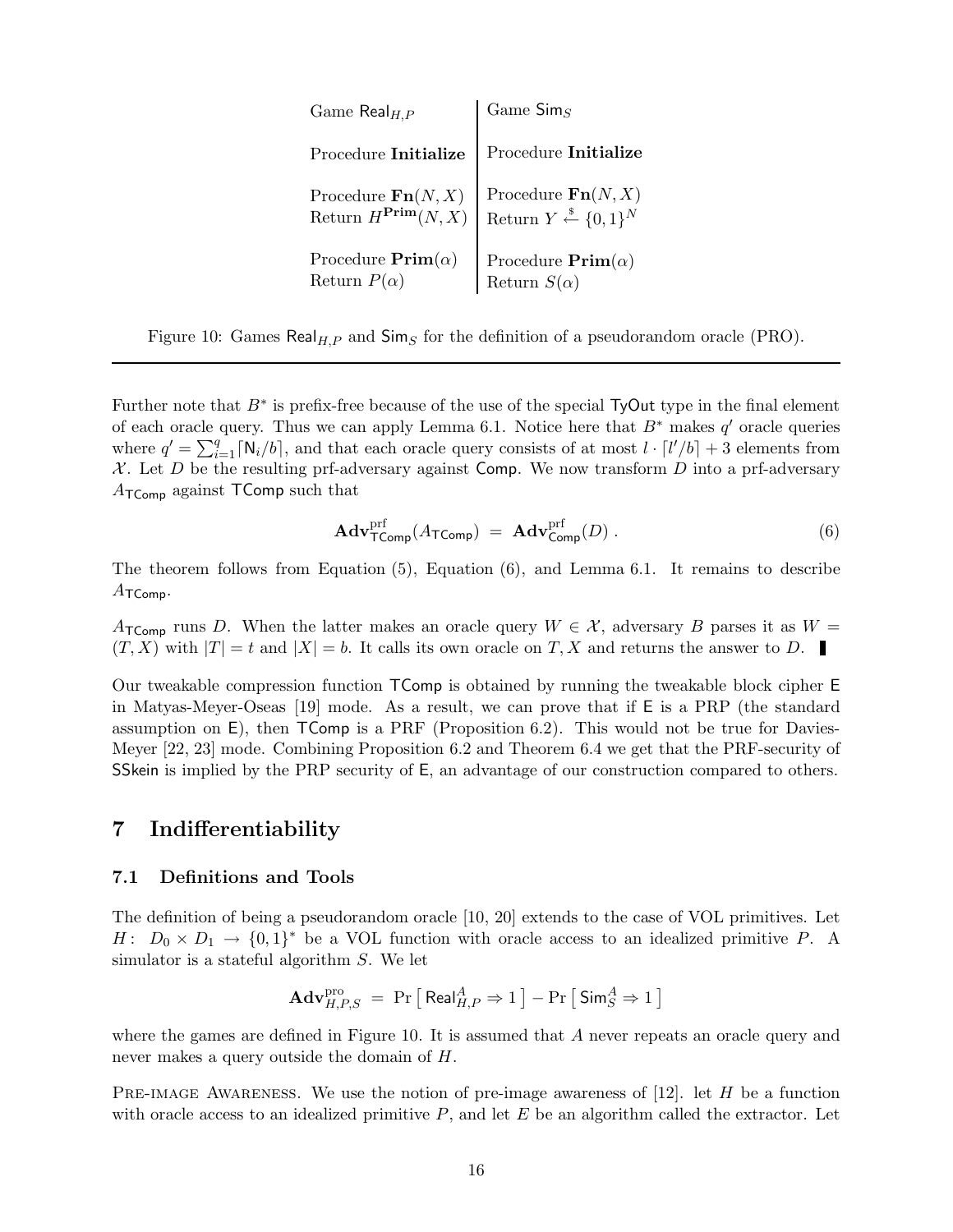| Game $PrA_{H.P.E}$                                                                                                                     | Procedure $\text{Ex}(Z)$                                                                                                                                                          |
|----------------------------------------------------------------------------------------------------------------------------------------|-----------------------------------------------------------------------------------------------------------------------------------------------------------------------------------|
| Procedure Initialize<br>$T \leftarrow \varepsilon$                                                                                     | $V[Z] \leftarrow E(Z,T)$<br>Return $V[Z]$                                                                                                                                         |
| Procedure $\text{Prim}(\alpha)$<br>$\beta \overset{\$}{\leftarrow} P(\alpha)$<br>$T \leftarrow T \  (\alpha, \beta)$<br>Return $\beta$ | Procedure <b>Finalize</b> $(X)$<br>$Z \stackrel{\$}{\leftarrow} H^{\text{Prim}}(X)$<br>$\begin{array}{c} V \xleftarrow{\$} \mathbf{Ex}(Z) \\ \text{Return } X \neq V \end{array}$ |

Figure 11: Game  $PrA_{H,P,E}$  for the definition of a pre-image awareness (PrA).

A be an adversary. We let

$$
\mathbf{Adv}_{H,P,E}^{\mathrm{pra}}(A) \;=\; \Pr\big[\; \mathsf{PrA}_{H,P,E}^{A} \Rightarrow \mathsf{true} \,\big]
$$

where the game PrA is defined in Figure 11.

We need two results from [12]. The first is that if Comp is PrA then its cascade is PrA for suffix-free inputs. Let us now formalize this.

We say that a function  $g: D \to \mathcal{X}^+$  is suffix-free if  $X_1 \neq X_2$  implies  $g(X_1) \nleq_S g(X_2)$  for all  $X_1, X_2 \in D$ . Note that if g is suffix-free then it is also injective, something we will use below.

**Lemma 7.1 (From [12])** Let Comp:  $\{0,1\}^b \times \mathcal{X} \to \{0,1\}^b$  be a function with oracle access to an idealized primitive P. Let  $g: D \to \chi^+$  be a suffix-free function. Let  $\textsf{Comp}^*: \{0,1\}^b \times \chi^+ \to$  $\{0,1\}^b$  be the cascade of Comp. Let  $K \in \{0,1\}^b$  and let  $h: D \to \{0,1\}^b$  be defined by

$$
h(X) = \text{Comp}^*(K, g(X))
$$

for all  $x \in D$ . Then for any extractor  $E_{\text{Comp}}$  there exists an extractor  $E_{\text{h}}$  such that for any adversary  $A_h$  there exits an adversary  $A_{Comp}$  against Comp such that

$$
\mathbf{Adv}_{\mathsf{h},\mathsf{P},E_{\mathsf{h}}}^{\mathrm{pra}}(A_{\mathsf{h}}) \ \leq \ \mathbf{Adv}_{\mathsf{Comp},\mathsf{P},E_{\mathsf{Comp}}}^{\mathrm{pra}}(A_{\mathsf{Comp}}) \ .
$$

The second result is that the composition of a PrA function and a RO is indifferentiable from a random oracle.

**Lemma 7.2 (From [12])** Let  $h: D \to \{0,1\}^b$  be a function with access to an idealized primitive P and let R be a VOL RO. Let  $H: \mathbb{N} \times D \to \{0,1\}^b$  be the VOL function defined by

$$
H(N, X) = R(N, h(X))
$$

for all  $N \in \mathbb{N}$  and  $X \in D$ . Then for any extractor  $E_h$  there exists a simulator S such that for any adversary  $A_H$  against H that makes  $q_1$  queries to its Fn oracle and  $q_2$  queries to its Prim oracle there exists an adversary  $A_h$  against h such that

$$
\mathbf{Adv}_{\mathsf{H},\mathsf{P},S}^{\rm pro}(A_{\mathsf{H}}) \ \leq \ \mathbf{Adv}_{\mathsf{h},\mathsf{P},E_{\mathsf{h}}}^{\rm pra}(A_{\mathsf{h}}) \ .
$$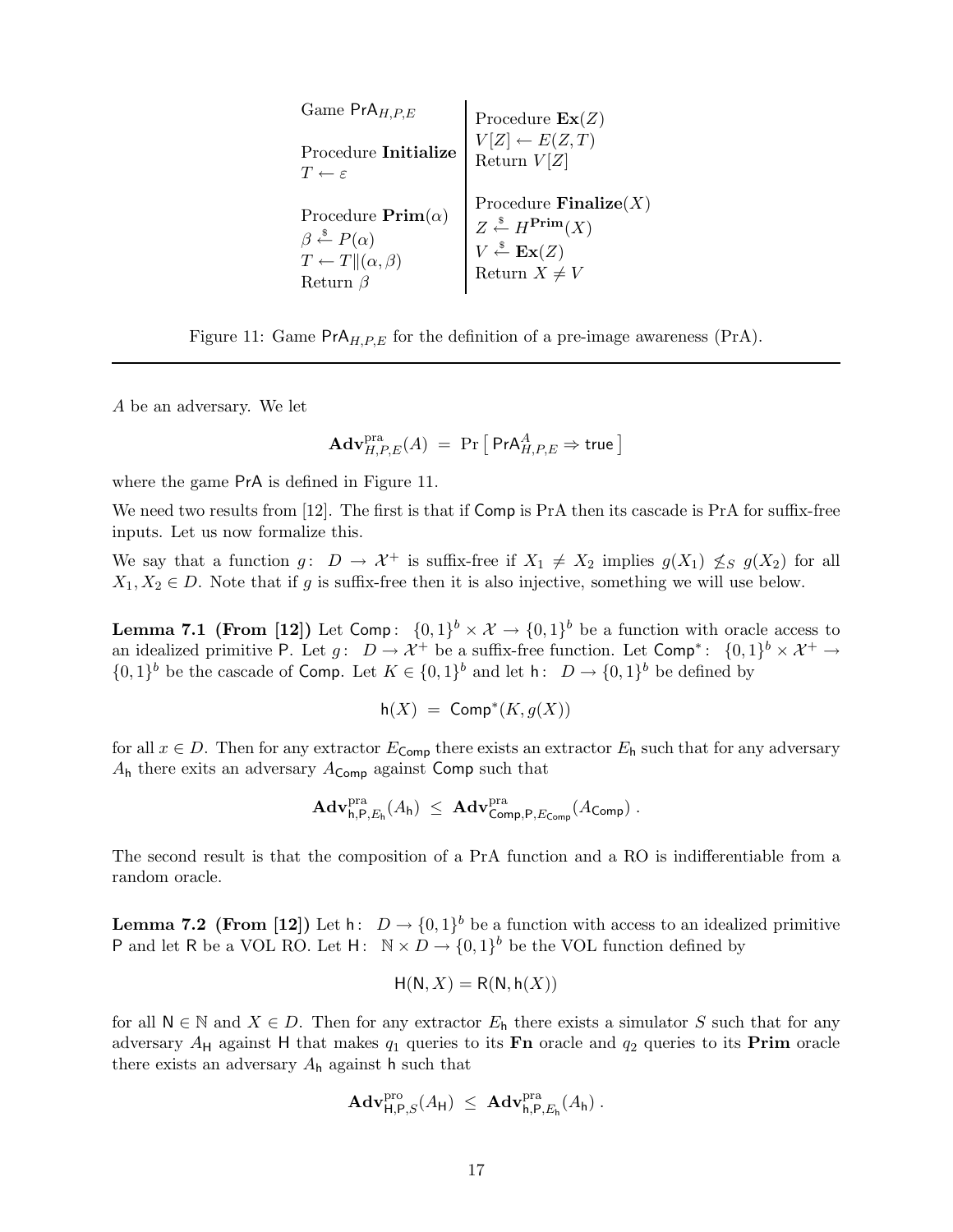#### 7.2 Pre-image Awareness of TComp

**Proposition 7.3** Let P be an ideal tweakable block cipher with key and block length b and tweak length t. Let

$$
\mathsf{TComp}(K,T,X) = \mathsf{E}(K,T,X) \oplus X
$$

where  $\mathsf{E}(\cdot,\cdot,\cdot) = P(1,(\cdot,\cdot,\cdot))$ . Then there exists an extractor E such that for all A making  $q_p$  **Prim** queries and  $q_e$  Ex queries,

$$
\mathbf{Adv}_{H,P,E}^{\text{pra}}(A) \le \frac{2q_eq_p + q_p(q_p+1)}{2^b}.
$$

**Proof:** Extractor E works as follows:

```
Algorithm E(Z, T)(C_1, K_1, T_1, Z_1, W_1), \ldots, (C_r, K_r, T_r, Z_r, W_r) \leftarrow TFor i = 1, \ldots, r do
        If W_i \oplus Z_i = Z then
            If c_i = 1 then return (K_i, T_i, Z_i)If c_i = -1 then return (K_i, T_i, W_i)Return ⊥
```
The analysis is the same as in [12].  $\blacksquare$ 

#### 7.3 Pre-image Awareness for UBI

**Lemma 7.4** let  $\mathsf{TComp}\colon \{0,1\}^b \times \{0,1\}^t \times \{0,1\}^b \to \{0,1\}^b$  be a function with oracle access to an idealized primitive P. Let  $f: \{0,1\}^b \times \mathsf{MsgSp} \times \mathsf{TypeSp} \times \{0,1\}^6 \times [0,2^{t-32}-1] \to \{0,1\}^b$  be obtained from TComp via the UBI transform. Let  $K \in \{0,1\}^b$  and  $F = f_K$ . Then there is an extractor  $E_F$  such that for every extractor  $E_{TComp}$  and every adversary  $A_F$  there is an adversary  $A_{\mathsf{TComp}}$  such that

$$
\mathbf{Adv}_{\mathsf{F},P,E_{\mathsf{F}}}^{\mathrm{pra}}(A_{\mathsf{F}}) \leq \mathbf{Adv}_{\mathsf{TComp},P,E_{\mathsf{TComp}}}^{\mathrm{pra}}(A_{\mathsf{TComp}}) \ .
$$

**Lemma 7.5** let  $\mathsf{TComp}\colon \{0,1\}^b \times \{0,1\}^t \times \{0,1\}^b \to \{0,1\}^b$  be a function with oracle access to an idealized primitive P. Let  $f: \{0,1\}^b \times \mathsf{MsgSp} \times \mathsf{TypeSp} \times \{0,1\}^6 \times [0,2^{t-32}-1] \to \{0,1\}^b$ be obtained from TComp via the UBI transform. Let  $K \in \{0,1\}^b$  and  $F = f_K$  with the restricted  $\text{domain } D \subset \mathsf{MsgSp} \times \mathsf{TypeSp} \times \{0,1\}^6 \times [0, 2^{t-32}-1] \text{ such that for all tuples } (\mathsf{M}, \textsf{type}, \textsf{lvl}, \textsf{startl}) \in D$ it is the case that startl is a multiple of b/8, startl = 0 if M =  $\varepsilon$ , and  $|M|$  + startl ·  $2^3 \leq (2^{t-32} - 1)2^3$ . Then there is an extractor  $E_F$  such that for every extractor  $E_{TComp}$  and every adversary  $A_F$  there is an adversary  $A_{\mathsf{TComp}}$  such that

$$
\mathbf{Adv}_{\mathsf{F},P,E_{\mathsf{F}}}^{\mathrm{pra}}(A_{\mathsf{F}}) \leq \mathbf{Adv}_{\mathsf{TComp},P,E_{\mathsf{TComp}}}^{\mathrm{pra}}(A_{\mathsf{TComp}}) \ .
$$

**Proof:** Let  $\mathcal{X} = \{0,1\}^t \times \{0,1\}^b$  and  $\textsf{Comp}: \{0,1\}^b \times \mathcal{X} \to \{0,1\}^b$  be defined by  $\textsf{Comp}(h,(T,X)) =$  $\mathsf{TComp}(h,T,X)$ . Let  $D = \mathsf{MsgSp} \times \mathsf{TypeSp} \times \{0,1\}^6 \times [0, 2^{t-32} - 1]$  and define  $g: D \to \mathcal{X}^+$  via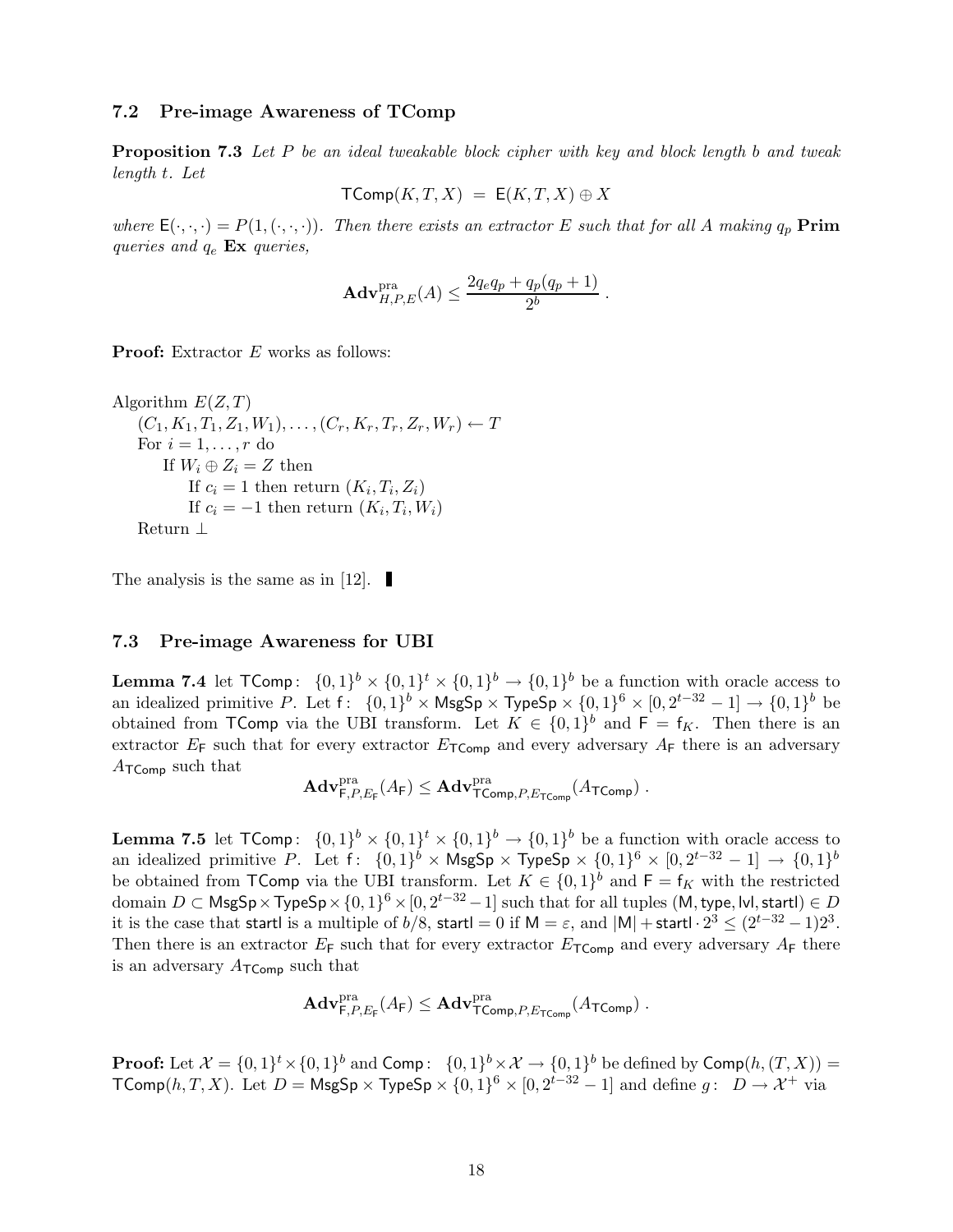Algorithm  $g(M, \text{type}, \text{lvl}, \text{startl})$  $(M, T_1, \ldots, T_m) \leftarrow$  Encode(M, type, lvl, startl) For  $i = 1, ..., m$  do  $M_i^* \leftarrow (T_i, M[i])$  $M^* \leftarrow (M_1^*, \ldots, M_m^*)$ Return M<sup>∗</sup>

Then for all  $(M, type, Ivl, start) \in D$  we have

 $F(M, \text{type}, \text{lvl}, \text{start}) = \text{Comp}^*(K, g(M, \text{type}, \text{lvl}, \text{start})).$ 

But Lemma 4.2 says that g is suffix-free. The lemma now follows from Lemma 7.1.

#### 7.4 Indifferentiability for SSkein

Fix throughout this subsection a key  $\mathsf{K} \in \{0,1\}^b$  to be used as an initial vector. Let

$$
D = OutLens \times ((TypeSp - {TyCfg, TyOut}) \times MsgSp)*
$$
\n
$$
\mathcal{X} = MsgSp \times (TypeSp - {TyOut}) \times {0, 1}^7 \times [0, 2^{t-32} - 1]
$$
\n
$$
TwSp_2 = {MKTw(1, 1, TyOut, 0, 0^7, 8)}
$$
\n
$$
TwSp_1 = {0, 1}^t \setminus TwSp_2.
$$

Define  $g: D \to \mathcal{X}^+$  by

Algorithm  $g((N, ((type_1, M_1), \ldots, (type_r, M_r))))$  $(\mathsf{type}_0, \mathsf{M}_0) \leftarrow \mathsf{SMkConfig}(\mathsf{N})$ For  $i = 0, \ldots, r$  do  $x_i \leftarrow (\mathsf{M}_i, \mathsf{type}_i, 0^7, 0)$ Return  $(x_0, \ldots, x_r)$ 

Let  $P_i: \ \{0,1\}^b \times \textsf{TwSp}_i \times \{0,1\}^b \to \{0,1\}^b$  be ideal tweakable block ciphers and let  $\mathsf{E}_i = P_i(1, (\cdot, \cdot, \cdot))$ for  $i = 1, 2$ . Let  $\mathsf{TComp}_i: \ \{0,1\}^b \times \mathsf{TwSp}_i \times \{0,1\}^b \to \{0,1\}^b$  be defined by

$$
\mathsf{TComp}_i(\mathsf{K}, \mathsf{T}, W) = \mathsf{E}_i(\mathsf{K}, \mathsf{T}, W) \oplus W.
$$

Let  $f_i: \{0,1\}^b \times \mathcal{X} \to \{0,1\}^b$  be obtained by applying the UBI transform to  $\mathsf{TComp}_i$ . Let f ∗  $i^*$ :  $\{0,1\}^b \times \mathcal{X}^+ \to \{0,1\}^b$  be the cascade of  $f_i$ . Define h:  $D \to \{0,1\}^b$  by

$$
h((N,((type_1, M_1), \ldots, (type_r, M_r)))) = f_1^*(K, g((N,((type_1, M_1), \ldots, (type_r, M_r))))\ . \hspace{1cm} (7)
$$

Also define Out: OutLens  $\times \{0,1\}^b \rightarrow \{0,1\}^*$  by

Algorithm  $Out(N, h)$  $y \leftarrow \varepsilon$  ;  $d \leftarrow \lceil \mathsf{N}/b \rceil$  ;  $T_1 \leftarrow \mathsf{M} \mathsf{k} \mathsf{T} \mathsf{w} (1,1,\mathsf{T} \mathsf{y} \mathsf{Out},0,0^7,8)$ For  $i = 1, \ldots, d$  do  $M_i \leftarrow \mathsf{IntToStr}_{64}(i) \| 0^{b-64}$  $y_i \leftarrow \mathsf{TComp}_2(h, T_1, M_i)$  $y \leftarrow y||y_i$ Return  $y[1 \dots N]$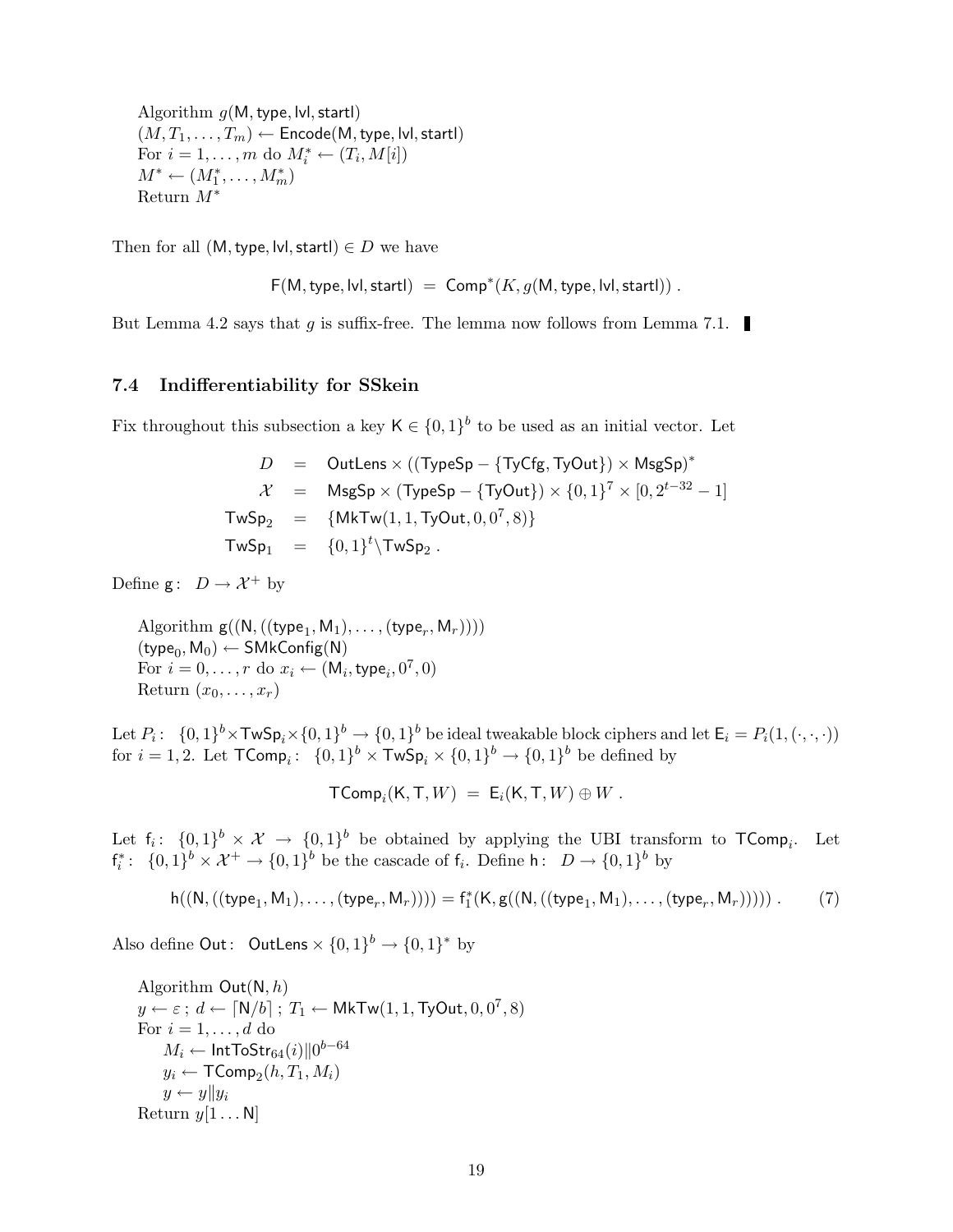Define  $H:$  OutLens  $\times$  ((TypeSp – {TyCfg, TyOut})  $\times$  MsgSp)<sup>\*</sup>  $\rightarrow$   $\{0,1\}^*$  by

$$
H(N, ((type_1, M_1), \ldots, (type_r, M_r))) = Out(N, h((N, ((type_1, M_1), \ldots, (type_r, M_r))))).
$$
 (8)

Now observe that H is exactly Skein with fixed IV K, so our goal is to prove that H is a PRO. The proof has three steps.

The first step is to show that Out is a VOL PRO assuming  $P_2$  is an ideal tweakable block cipher. This would follow easily if  $\mathsf{TComp}_2$  was a PRO under this assumption, but this unfortunately is not true. What saves us here is that the  $M_i$  input to  $\mathsf{TComp}_2$  in Out takes on a few constant values and is not under adversarial control. For each fixed i the function  $h \to \mathsf{TComp}_2(h, T_1, M_i)$  is a PRO and it follows that Out is a VOL PRO. The definition of indifferentiability then implies that we can replace Out in Equation (8) by a VOL RO. Now, Lemma 7.2 says that H is a PRO as long as h is PrA.

Finally, Equation (7) and Lemma 7.1 imply that h is PrA as long as  $f_1$  is PrA and g is suffix free. The first is implied by Lemma 7.4 and the second is true by the rules on types.

Both h and Out are based on the same ideal primitive, namely E. However, Out only uses E with the TyOut type that is never used by h, so the two are independent. This is used crucially above. Our framework captures it by considering separate ideal tweakable block ciphers  $P_1, P_2$  on disjoint tweak spaces that together define the ideal tweakable block cipher on the full tweak space.

## References

- [1] M. Bellare. New proofs for NMAC and HMAC: Security without collision-resistance. In C. Dwork, editor, Advances in Cryptology – CRYPTO 2006, volume 4117 of Lecture Notes in Computer Science. Springer-Verlag, Berlin, Germany, 2006.
- [2] M. Bellare, R. Canetti, and H. Krawczyk. Keying hash functions for message authentication. In N. Koblitz, editor, Advances in Cryptology – CRYPTO'96, volume 1109 of Lecture Notes in Computer Science, pages 1–15, Santa Barbara, CA, USA, Aug. 18–22, 1996. Springer-Verlag, Berlin, Germany.
- [3] M. Bellare, R. Canetti, and H. Krawczyk. Pseudorandom functions revisited: The cascade construction and its concrete security. In 37th Annual Symposium on Foundations of Computer Science, pages 514–523, Oct. 14–16,, Burlington, Vermont 1996. IEEE Computer Society Press.
- [4] M. Bellare, J. Kilian, and P. Rogaway. The security of the cipher block chaining message authentication code. In Y. Desmedt, editor, Advances in Cryptology – CRYPTO'94, volume 839 of Lecture Notes in Computer Science, pages 341–358, Santa Barbara, CA, USA, Aug. 21– 25, 1994. Springer-Verlag, Berlin, Germany.
- [5] M. Bellare and T. Ristenpart. Multi-property-preserving hash domain extension and the emd transform. In Advances in Cryptology – ASIACRYPT 2006, Lecture Notes in Computer Science. Springer-Verlag, Berlin, Germany, Dec. 2006.
- [6] M. Bellare and P. Rogaway. Code-based game-playing proofs and the security of triple encryption. In Advances in Cryptology – EUROCRYPT 2006, Lecture Notes in Computer Science. Springer-Verlag, Berlin, Germany, 2006.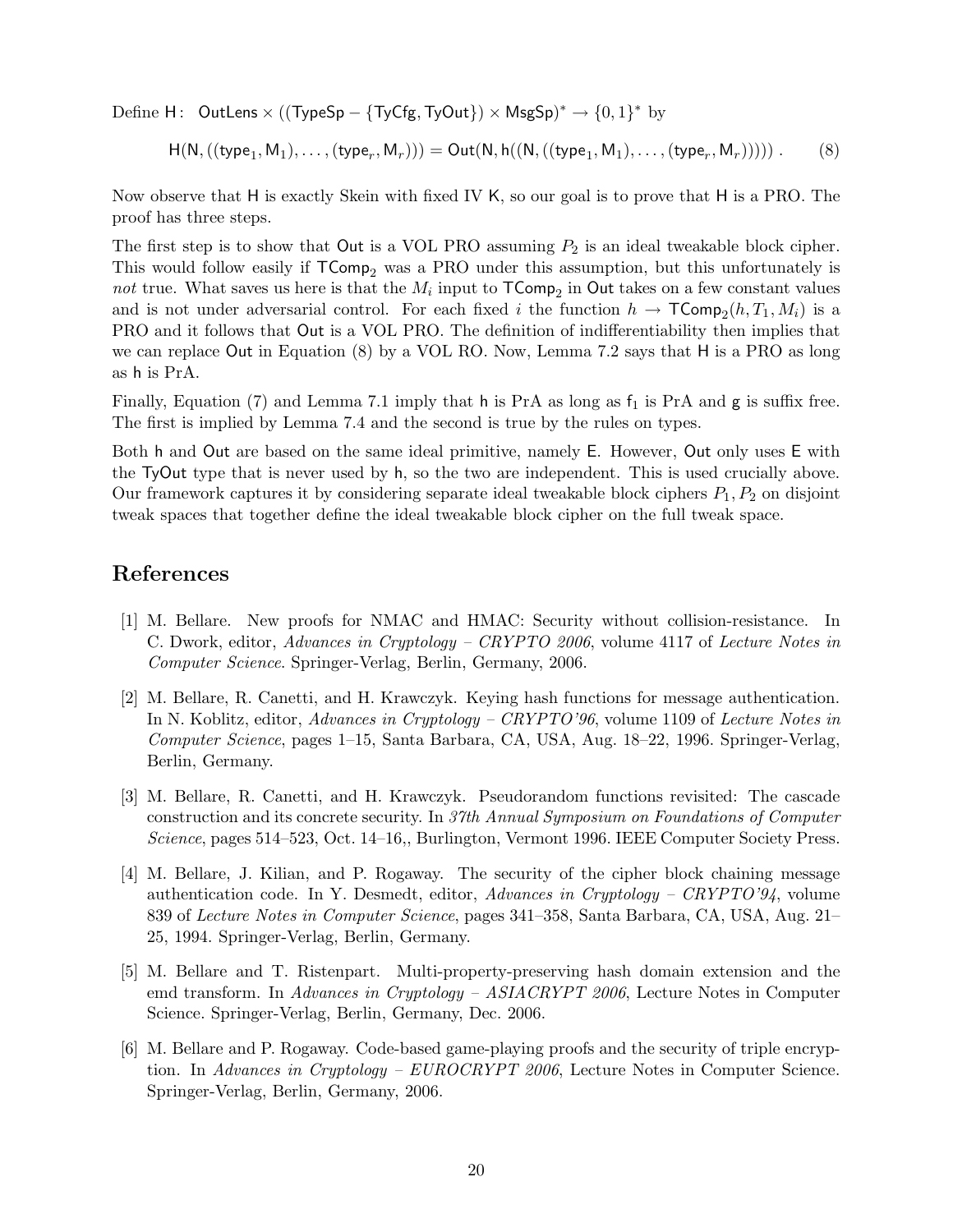- [7] M. Bellare and B. Yee. Forward security in private key cryptography. In M. Joye, editor, Topics in Cryptology – CT-RSA 2003, volume 2612 of Lecture Notes in Computer Science, pages 1–18, San Francisco, CA, USA, Apr. 13–17, 2003. Springer-Verlag, Berlin, Germany.
- [8] J. Black, P. Rogaway, and T. Shrimpton. Black-box analysis of the block-cipher-based hash-function constructions from PGV. In M. Yung, editor, Advances in Cryptology – CRYPTO 2002, volume 2442 of Lecture Notes in Computer Science. Springer-Verlag, Berlin, Germany, 2002.
- [9] M. Blum and S. Micali. How to generate cryptographically strong sequences of pseudorandom bits. SIAM Journal on Computing, 13(4):850–864, 1984.
- [10] J.-S. Coron, Y. Dodis, C. Malinaud, and P. Puniya. Merkle-Damgård revisited: How to construct a hash function. In V. Shoup, editor, Advances in Cryptology – CRYPTO 2005, volume 3621 of Lecture Notes in Computer Science. Springer-Verlag, Berlin, Germany, 2005.
- [11] I. Damgård. A design principle for hash functions. In G. Brassard, editor, Advances in Cryptology – CRYPTO'89, volume 435 of Lecture Notes in Computer Science, Santa Barbara, CA, USA, Aug. 20–24, 1990. Springer-Verlag, Berlin, Germany.
- [12] Y. Dodis, T. Ristenpart, and T. Shrimpton. Salvaging merkle-damgard for practical applications. In Advances in Cryptology – EUROCRYPT 2009, Lecture Notes in Computer Science, Santa Barbara, CA, USA, 2009. Springer-Verlag, Berlin, Germany.
- [13] N. Ferguson, S. Lucks, B. Schneier, D. Whiting, M. Bellare, T. Kohno, J. Callas, and J. Walker. The Skein hash function family. Submission to the NIST Cryptographic Hash Algorithm Competition, October 2008.
- [14] N. Ferguson, S. Lucks, B. Schneier, D. Whiting, M. Bellare, T. Kohno, J. Callas, and J. Walker. The skein hash function family. Submission to the NIST Cryptographic Hash Algorithm Competition, October 2008.
- [15] Keyed hash message authentication code. American Bankers Association, ANSI X9.71, 2000.
- [16] The keyed-hash message authentication code (hmac). National Institute of Standards and Technology, NIST FIPS PUB 198, U.S. Department of Commerce, Mar. 2002.
- [17] H. Krawczyk, M. Bellare, and R. Canetti. HMAC: Keyed-hashing for message authentication. IETF Internet Request for Comments 2104, Feb. 1997.
- [18] M. Liskov, R. Rivest, and D. Wagner. Tweakable block ciphers. In M. Yung, editor, Advances in Cryptology – CRYPTO 2002, volume 2442 of Lecture Notes in Computer Science, pages 31–46. Springer-Verlag, Berlin, Germany, 2002.
- [19] S. Matyas, C. Meyer, and J. Oseas. Generating strong one-way functions with cryptographic algorithm. IBM Technical Disclosure Bulletin, 27(10A), 1985.
- [20] U. M. Maurer, R. Renner, and C. Holenstein. Indifferentiability, impossibility results on reductions, and applications to the random oracle methodology. In M. Naor, editor, TCC 2004: 1st Theory of Cryptography Conference, volume 2951 of Lecture Notes in Computer Science, pages 21–39, Cambridge, MA, USA, Feb. 19–21, 2004. Springer-Verlag, Berlin, Germany.